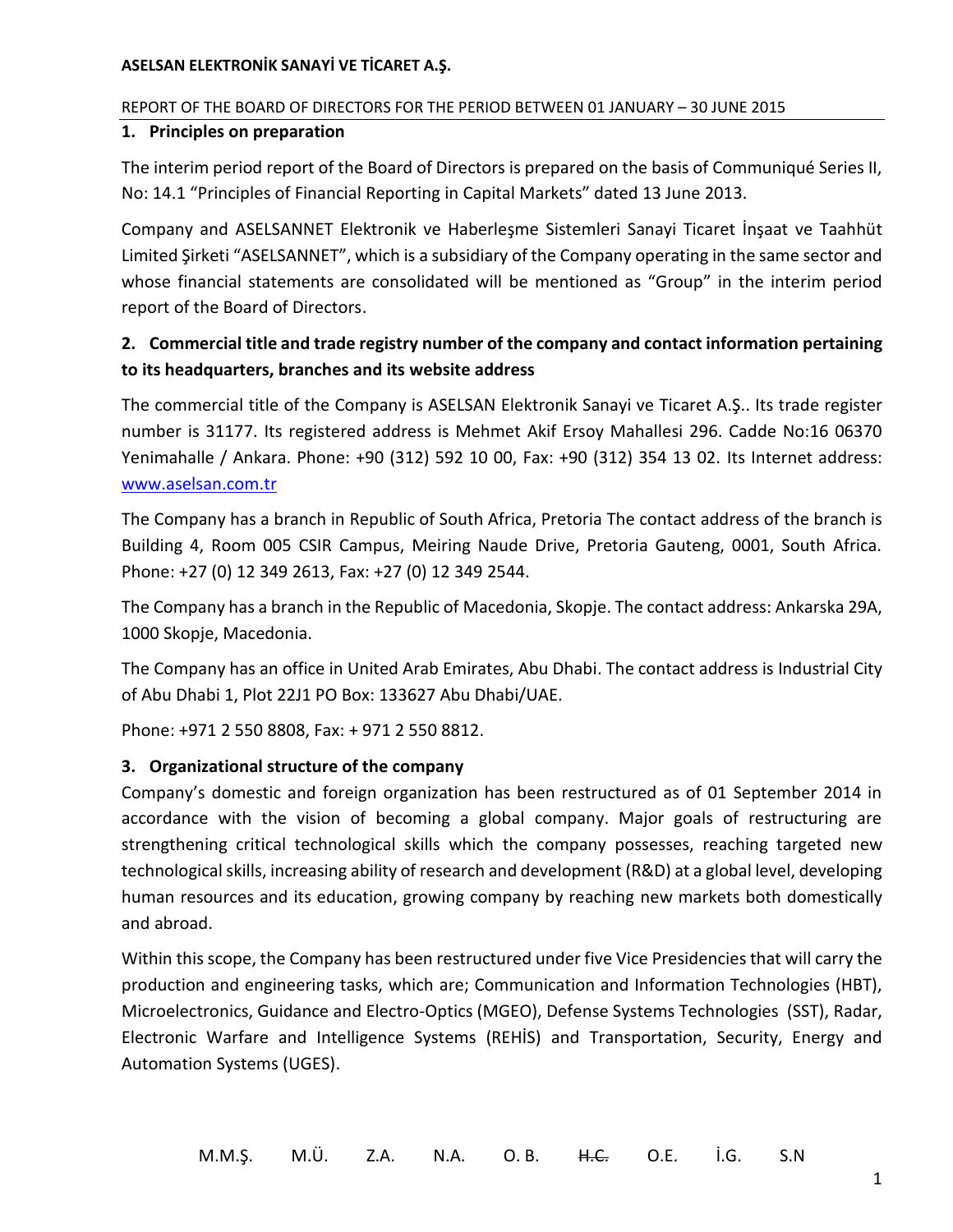## REPORT OF THE BOARD OF DIRECTORS FOR THE PERIOD BETWEEN 01 JANUARY – 30 JUNE 2015

In order for General Management to fulfill planning at strategic level, pursuing and assessing functions in a more efficient way, five different Vice Presidencies have been constituted as Financial Management Vice Presidency, Shared Systems Vice Presidency, R&D and Technology Vice Presidency, Strategy and Business Development Vice Presidency and Human Resources Management Vice Presidency.

Internal Audit Department which is connected to Board of Directors; Strategy Advisory Board and Science and Technology Advisory Board which are connected to General Management have been established.

Company maintains engineering operations in Ankara, METU Teknokent; production and engineering operations in Macunköy, Akyurt and Gölbaşı. General Management is located in Ankara Macunköy. Also, Marine Systems Management of SST Sector Presidency and Product Support Management of UGES Sector Presidency are located in Istanbul.

## **4. The Company's capital and partnership structure with the changes during the accounting period**

|                                        | <b>Share</b>             | 30 June     | <b>Share</b> | 31 December |
|----------------------------------------|--------------------------|-------------|--------------|-------------|
| <b>Partners</b>                        | (%)                      | 2015 (TL)   | (%)          | 2014 (TL)   |
| Turkish Armed Forces Foundation (TAFF) | 84,58                    | 422.912.812 | 84,58        | 422.912.812 |
| Axa Sigorta A.Ş.                       | 0,12                     | 577.846     | 0,12         | 577.846     |
| Quoted in stock exchange               | 15,30                    | 76.509.342  | 15,30        | 76.509.342  |
| Nominal capital                        | 100,00                   | 500.000.000 | 100,00       | 500.000.000 |
| Share capital adjustment               |                          | 100.320.592 |              | 98.620.780  |
| Inflation adjusted capital             | $\overline{\phantom{0}}$ | 600.320.592 |              | 598.620.780 |

The capital structure as of 30 June 2015 and 31 December 2014 are as follows:

Registered capital ceiling of the Company is TL 1.000.000.000 (TL one billion). The nominal capital of the Company is TL 500.000.000 (TL five hundred million) and is divided into 50.000.000.000 (fifty billion) shares, each having a nominal value of 1 kurus (1% of 1 Turkish Lira). 30.272.727.273 (thirty billion two hundred and seventy two million seven hundred and twenty seven thousand two hundred and seventy three) of the shares are Group A shares and 19.727.272.727 (nineteen thousand seven hundred and twenty seven million two hundred and seventy two thousand seven hundred and twenty seven) of the shares are Group B Shares. All shares are in the name of the holder.

Group A shares are nominative preferred shares and 6 of the Members of the Board of Directors are elected among the Group A preferred shareholders or among the candidates designated by them. No change has occurred in the shareholders' structure and the Company's capital during the period.

**5. Reporting period, title of the partnership, names, surnames and jurisdiction of the chairman, members and the managing members who served in the board of directors during the period, the term of office of the duties (with commence and end dates)**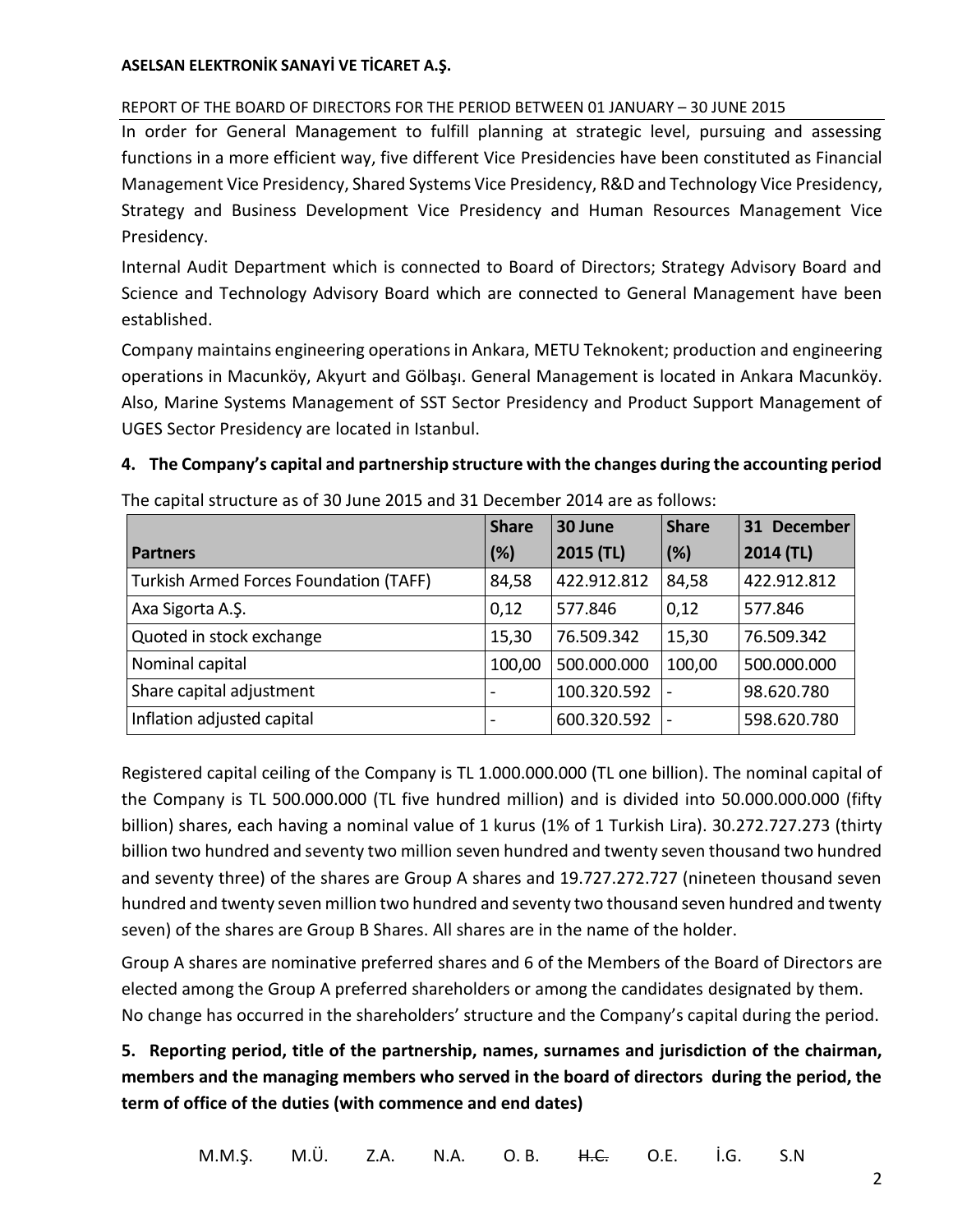## REPORT OF THE BOARD OF DIRECTORS FOR THE PERIOD BETWEEN 01 JANUARY – 30 JUNE 2015

The report comprises the events took place during the period 01 January-30 June 2015. The title of the main shareholder in the report is ASELSAN Elektronik Sanayi ve Ticaret A.Ş.

## **Members of the Board of Directors**

Pursuant to the provisions of the Company Articles of Association, the Board of Directors comprise of 6 members to be elected among the Group A preferred shareholders or among the candidates designated by them along with the 3 independent members to be elected in scope of the Capital Markets Board of Turkey (CMB) regulations which make 9 members in total.

Information regarding the Members of the Board of Directors elected during the General Assembly Meeting held on 31 March 2015 are as follows:

| <b>Members of the Board of Directors</b> |                                |                        |                   |  |  |
|------------------------------------------|--------------------------------|------------------------|-------------------|--|--|
|                                          |                                | <b>Date of General</b> | End of            |  |  |
| <b>Name and Surname</b>                  | <b>Position</b>                | <b>Assembly for</b>    | Term of           |  |  |
|                                          |                                | <b>Assignment</b>      | Office            |  |  |
| Mustafa Murat ŞEKER (**)                 | Chairman/ Managing Member      | May 2013               | <b>March 2016</b> |  |  |
| Murat ÜÇÜNCÜ (**)                        | Vice Chairman/ Managing Member | May 2013               | <b>March 2016</b> |  |  |
| Ziya AKBAŞ (****)                        | Independent Member (*)         | March 2014             | <b>March 2016</b> |  |  |
| Nazım ALTINTAŞ                           | Independent Member (*)         | <b>March 2015</b>      | <b>March 2016</b> |  |  |
| Oğuz BORAT                               | Member                         | <b>March 2015</b>      | <b>March 2016</b> |  |  |
| Hasan CANPOLAT (**)                      | Member                         | May 2013               | <b>March 2016</b> |  |  |
| Oral ERDOĞAN (****)                      | Independent Member (*)         | March 2014             | <b>March 2016</b> |  |  |
| İsmail GÜMÜŞTEKİN                        | Member                         | <b>March 2015</b>      | <b>March 2016</b> |  |  |
| Sedat NAZLIBİLEK (***)                   | Member                         | June 2014              | <b>March 2016</b> |  |  |

*(\*)The independence statements of the Independent Members, which comply with the Corporate Governance Principles of Capital Markets Board, are available.*

*(\*\*)Took office by the resolution of Board of Directors on 16 May 2013 and reselected at the Ordinary General Assembly Meetings dated 31 March 2014 and 31 March 2015 for a term of 1 year.*

*(\*\*\*)Selected by the resolution of Board of Directors on 25 June 2014 and reselected at the Ordinary General Assembly Meeting dated 31 March 2015, for a term of 1 year.* 

*(\*\*\*\*)Reselected at the Ordinary General Assembly Meetings on 31 March 2014 and 31 March 2015, for a term of 1 year.*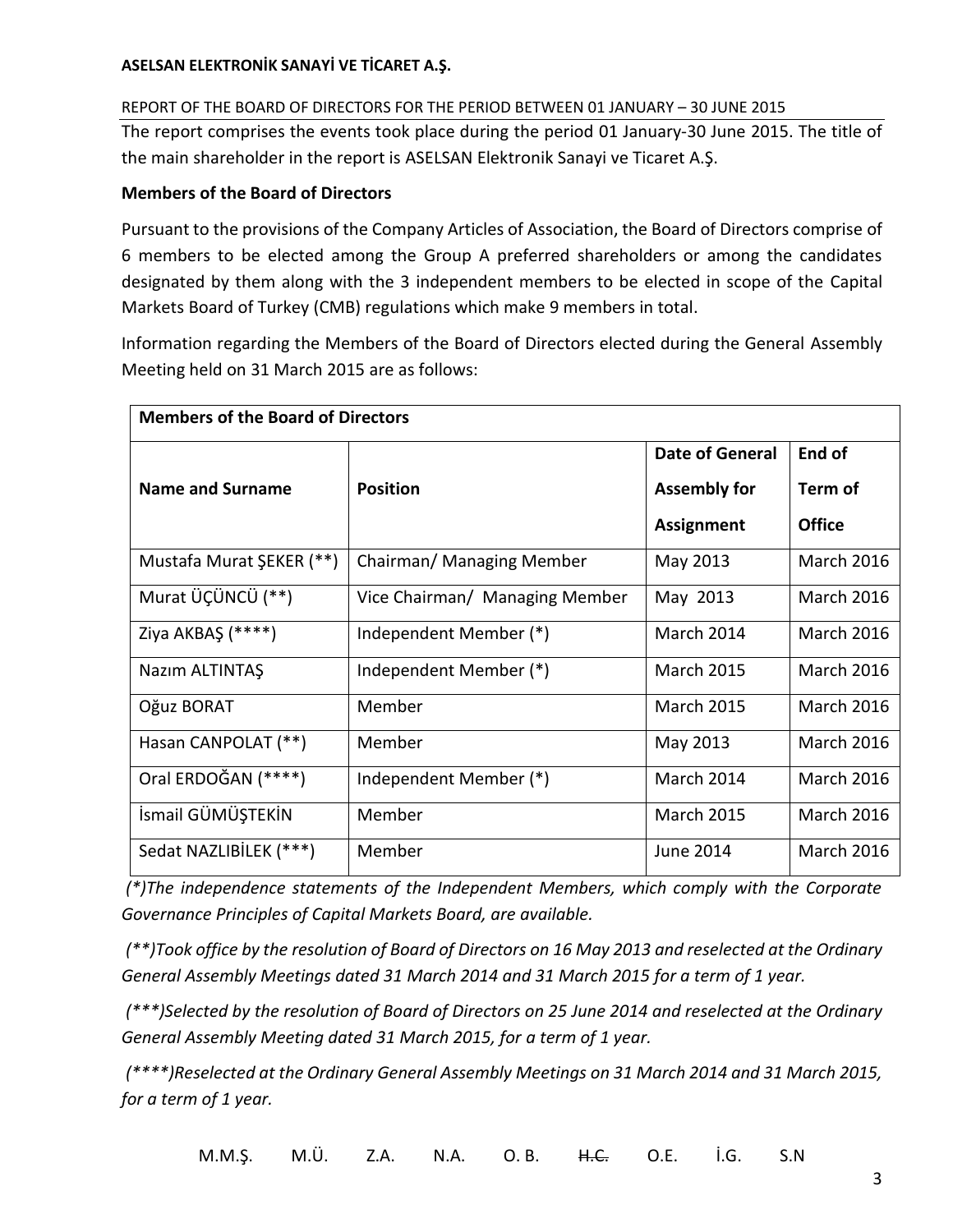REPORT OF THE BOARD OF DIRECTORS FOR THE PERIOD BETWEEN 01 JANUARY – 30 JUNE 2015 There is no executive member at the Board of Directors.

The Members of the Board of Directors are entitled with the authorizations stipulated in the Turkish Code of Commerce (TCC) and in article 13 of the Articles of Association of the Company.

There is no authorization granted to the ruling shareholders with regard to the Company Management, members of the board of directors, senior executives and to their spouses and relatives up to second degree and kins by marriage for them to perform acts which would cause conflict of interest with the Company or its affiliates or to compete.

There is not any ban on trading for board members with the Company, which they performed on their own or on behalf of someone else. There is no operation regarding the non-compete obligation by the members of the board.

## **Changes of Members of the Board of Directors during the Period 01 January – 30 June 2015:**

During the Ordinary General Assembly Meeting held on 31 March 2015, Hasan CANPOLAT, Murat ÜÇÜNCÜ, Mustafa Murat ŞEKER, Sedat NAZLIBİLEK, Oğuz BORAT and İsmail GÜMÜŞTEKİN were elected as Member of Board of Directors for 1 year of service and Ziya AKBAŞ, Nazım ALTINTAŞ and Oral ERDOĞAN were elected as Independent Member of Board of Directors for 1 year of service.

# **6. Main factors that affect the performance of the company, significant changes occurred in the environment where company is active, policies implemented by the company with respect to these changes, investment and dividend policy of the company to strengthen its performance**

The Company operates in the field of defense industry. For the last five years, resources which are reserved for defense by the USA has decreased and it is claimed officially that this decrease will continue. Besides, resources reserved for defense in Asia, Middle East and Africa especially in China, Russia, and Saudi Arabia have increased. By the end of 2014, while resources reserved for defense in Turkey for the last five years has increased from USD 17,7 Billion to USD 22,6 Billion, local purchase of equipment has also increased with policies.

Given the nature of defense industry, the project lifetime varies between 4-5 years in average. Within this context, 2008 global financial crisis and the subsequent fluctuations did not have an adverse effect on the Group. Group takes actions for the long-term and has signed contracts worth approximately TL 11,7 Billion (approximately USD 4 Billion) as of 30 June 2015. The Group's aims are parallel to designating target regions/countries, focusing on these markets and concentrating on marketing projects, direct sale, joint productions, technology transfer, and strategic expansions with international firms for sales to third countries. Furthermore, the Group's organization so as to operate in the field of civil electronics requiring high technology has showed parallelism with the aims mentioned.

The revised dividend distribution policy that has been presented to shareholders' information on the General Assembly of 2015 regarding 2014 operations is as follows.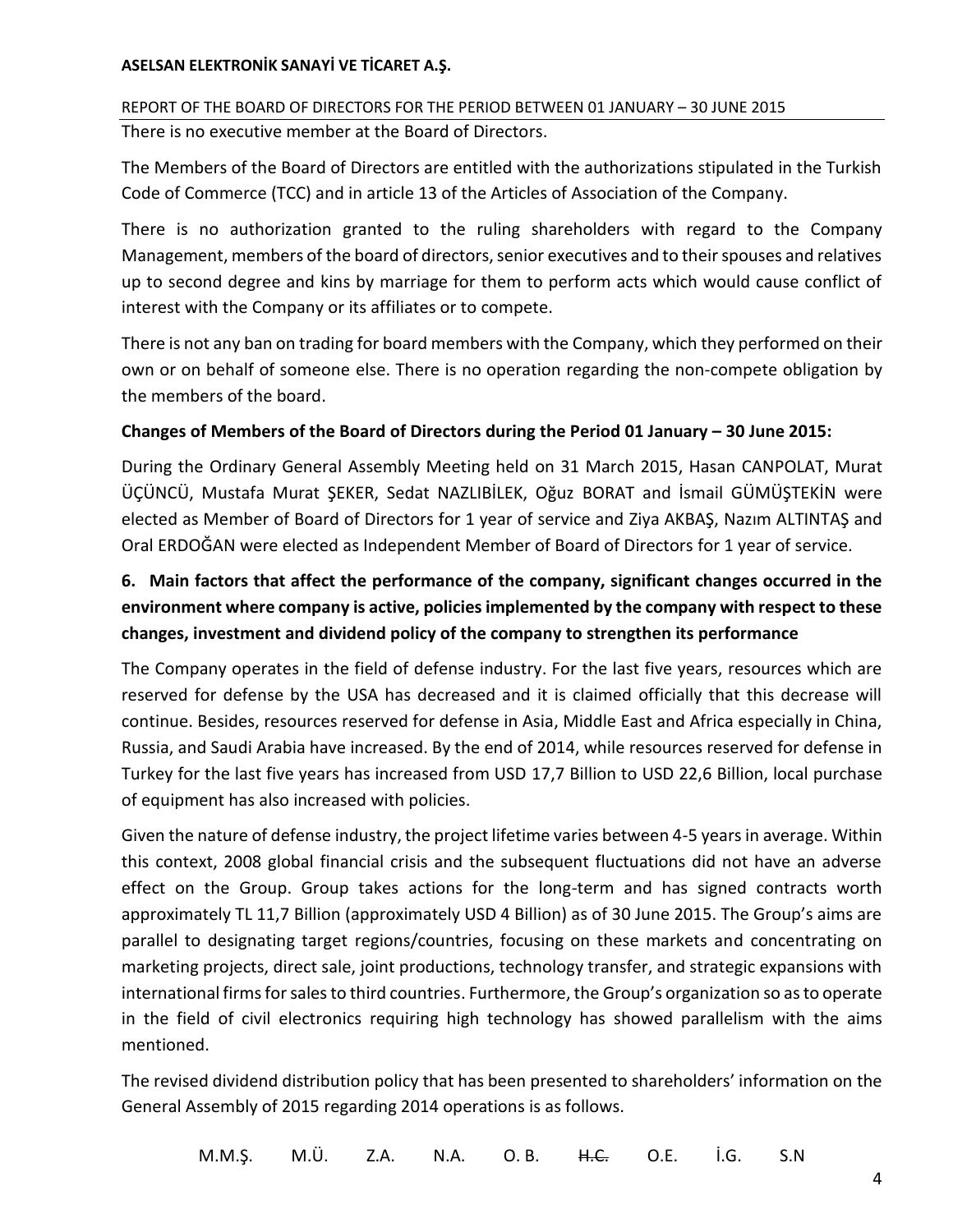#### REPORT OF THE BOARD OF DIRECTORS FOR THE PERIOD BETWEEN 01 JANUARY – 30 JUNE 2015

The amount of dividends shall be calculated by taking into consideration the pertinent legislation, the provisions of the articles of association, the equity capital ratio of the Company, the sustainable growth rate, market value and cash flows as the distributable profit by referring to the annual profit that is indicated in the financial statements of the Company, which had been prepared according to the laws and regulations (after subtracting from the reserves that had to be set aside according to the law, tax, funds, financial liabilities and the losses from previous years and adding the donations). Then, the recommendation prepared by the Board of Directors on the way such dividends would be distributed, i.e. as cash on the set dates, or as bonus shares that represent the profit which would have been added to the capital, is submitted to the approval of the General Assembly. There is not any privilege in respect of profit sharing of the Company. The dividends have been paid to all current shares without taking consideration into the date of issue and acquisition.

In the case of a revision in the dividend distribution policy, decision of the Board of Directors and the reason of the revision is announced to the public in accordance with the "CMB" regulations.

At the Ordinary General Assembly Meeting made in 31 March 2015; from the remaining distributable profit obtained after subtracting taxes statutory obligation from Company's operating profit in 2014,

- In accordance with Article 519/(1) of the Turkish Commercial Code, General Legal Reserves amounting to TL 9.229.919,15 is going to be allocated,
- Net distributable profit to the shareholders for the period, calculated in the framework of the profit distribution regulations and decisions of the Capital Markets Board is proposed as: Gross profit, TL 65.000.000 (TL 0,13 per share of TL 1 and 13% on the basis of the capital) (net profit TL 55.250.000 – TL 0,1105 per share of TL 1 and 11,05% on the basis of the capital) as in the form of cash,
- In accordance with Article 519/(2) of the Turkish Commercial Code, General Legal Reserves amounting to TL 4.000.000 is going to be allocated,
- The remaining profit is going to be allocated as Extraordinary Legal Reserves, and distribution of the dividends to the shareholders are planned to be distributed as of 29 May 2015.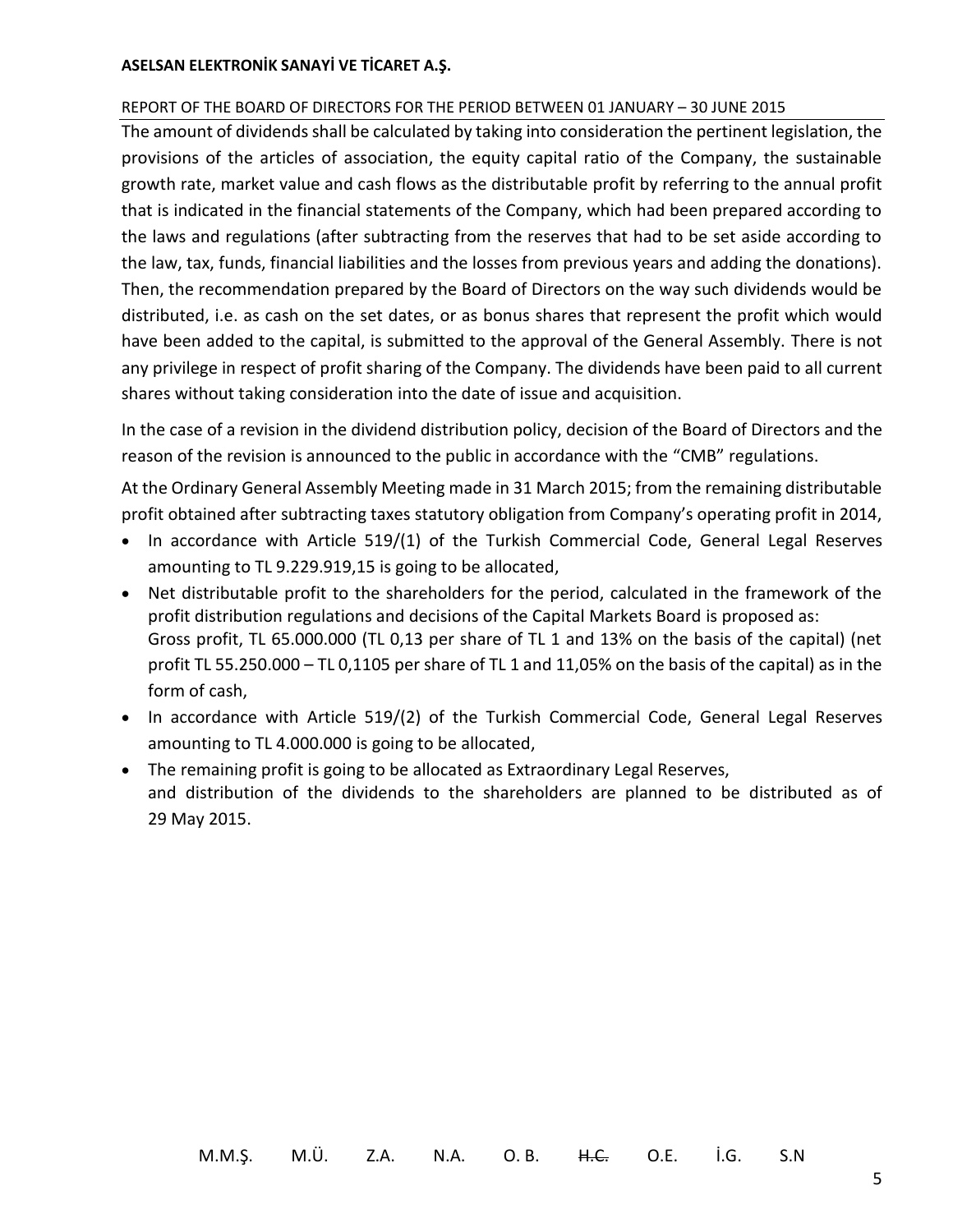## REPORT OF THE BOARD OF DIRECTORS FOR THE PERIOD BETWEEN 01 JANUARY – 30 JUNE 2015

## **7. Financial resources of the company**

The most substantial financial resource of the Company comprises the advance/interim payments taken in scope of the executed agreements and by the profit gained by the main activities.

During 01 January-30 June 2015 period, the cash requirements was met with the existing cash, cash inflows and use of Türk Eximbank export discounted foreign currency loan because of low cost. In scope of the Eximbank Loan Program, during 01 January-30 June 2015 period, "Discounted Foreign Currency Loan" was obtained with the following maturities respectively: USD 90 Million with 240 days of maturity.

Furthermore, USD 8 Million which is the first piece, second principal repayment of credit of USD 87 Million used in order to finance the Gölbaşı investment by the decision of Defense Industry Execution Committee, was made in March, 2015 and USD 1.9 Million second principal payment of USD 25 Million credit took out as corporation loan was paid at April 2015.

## **8. Risk management policies of the company**

## **a. Corporate Risk Management**

The Company's risk management policy is to develop and implement efficient and productive methods and systems in order to manage (define, rate, monitor, evaluate and form activity plans aimed at minimizing the effects) and anticipate the potential risks which it may be exposed to.

In the Corporate Risk Management studies, "top down" and "bottom up" approaches are applied together and the significant risks which are at a critical level to affect the Company to reach its long term targets are defined and classified under Strategic, Operational, Managerial, Financial and External Factors and are submitted to the Board of Directors and Independent Audit Company along with the measures to be taken.

In order to identify the potential risks beforehand and to enable the management of these risks in compliance with the Company's risk-taking approach, an Early Detection and Management of Risk Committee who are members of Board of Directors was established in 2012.

In the scope of the operations carried out by the committee, the inventory related to the risks which could prevent the Company to reach its strategic targets were defined and prioritized pursuant to the opinions and proposals of the Company top management. The most significant risk factors defined in this scope are explained below.

## **Difficulty in Increasing Customer Variety and Number**

The main customers of the Company are State Institutions, especially Turkish Armed Forces. This brings about the steering of the Company's operations in accordance with the public demands.

The minimization of this risk is anticipated by the Company as the result of the studies carried out pursuant to the targets aimed at increasing export sales and transferring existing knowhow to the private sectors.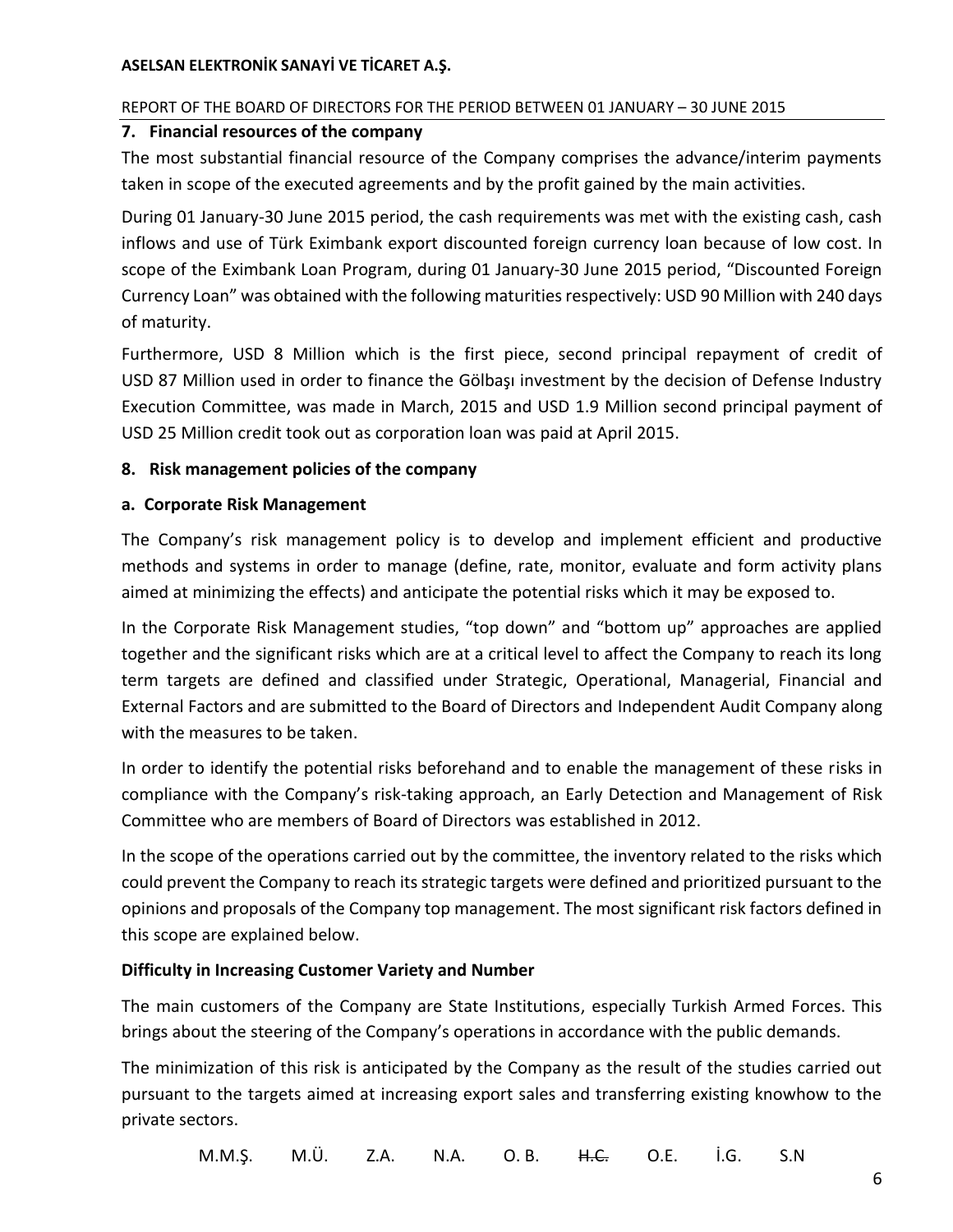## REPORT OF THE BOARD OF DIRECTORS FOR THE PERIOD BETWEEN 01 JANUARY – 30 JUNE 2015

#### **Cut-Backs in Defense Expense Budgets**

The Company realizes its sales both domestic and abroad in particular to the armed forces and governmental institutions. Defense expenditures in these markets depend on political and economic factors and may vary from year to year. The Governments' substantial cut-backs in the defense budget equipment items shall have a significant impact on the Company's activities and sales.

Cutting down defense expenses, except the percentage which is reserved for equipment for a country, can be regarded as an indicator of transformation to a more modern army with more improved equipment. These kinds of developments can provide new opportunities to Company attendantly since they increase demand to equipment which are produced advanced technology.

#### **Supplier and Subcontractor Risks**

For the Company which works with various number of local and foreign suppliers and subcontractors, provision of material quality and sustainable supply is essential in terms of operational results.

The probable inter-country political or economic developments constitute a supply risk for the critical materials supplied from abroad. Difficulties have been experienced in settlement of suppliers and subcontractors at defense industry in Turkey until recently. Emphasis is put on having a strong structure of supporting industry in order to minimize risk arising from suppliers and subcontractors which cannot reach intended technical sufficiency, specialty and performance.

#### **Global Economic Slowdown and Financial Crisis**

Recession and crisis in global economy have an adverse impact on the economic activities of the countries and as a result may cause cut-backs in the defense budgets. This situation brings along the risks of decrease or cancellation in local or foreign customer requests, pressure of the customers regarding price and profitability, slowdown of investments with respect to the Company. Another impact of the global crisis is the increase of costs in connection with the vagueness caused by the fluctuation in financial markets. When the economic situation of Turkey is considered, it is anticipated that the possibility of the mentioned risks to be realized in the prospective period shall be low, yet the markets are still monitored very closely.

#### **b. Financial Risk Management**

In forming the financial risk management model of the Company, "Asset-Liability Management (ALM) Model" has been taken as the basis and foreign exchange risk, interest risk and liquidity risks have been defined as financial risks.

In the balance-sheet financial risk management, exchange risk, interest risk and liquidity risk which shall affect the assets and liabilities of the Company are defined, measured, managed and reported. Therefore, the adverse effects of the changes in financial markets on the Company's financial performance are minimized. In order to minimize the risks, the derivative financial tools are also utilized.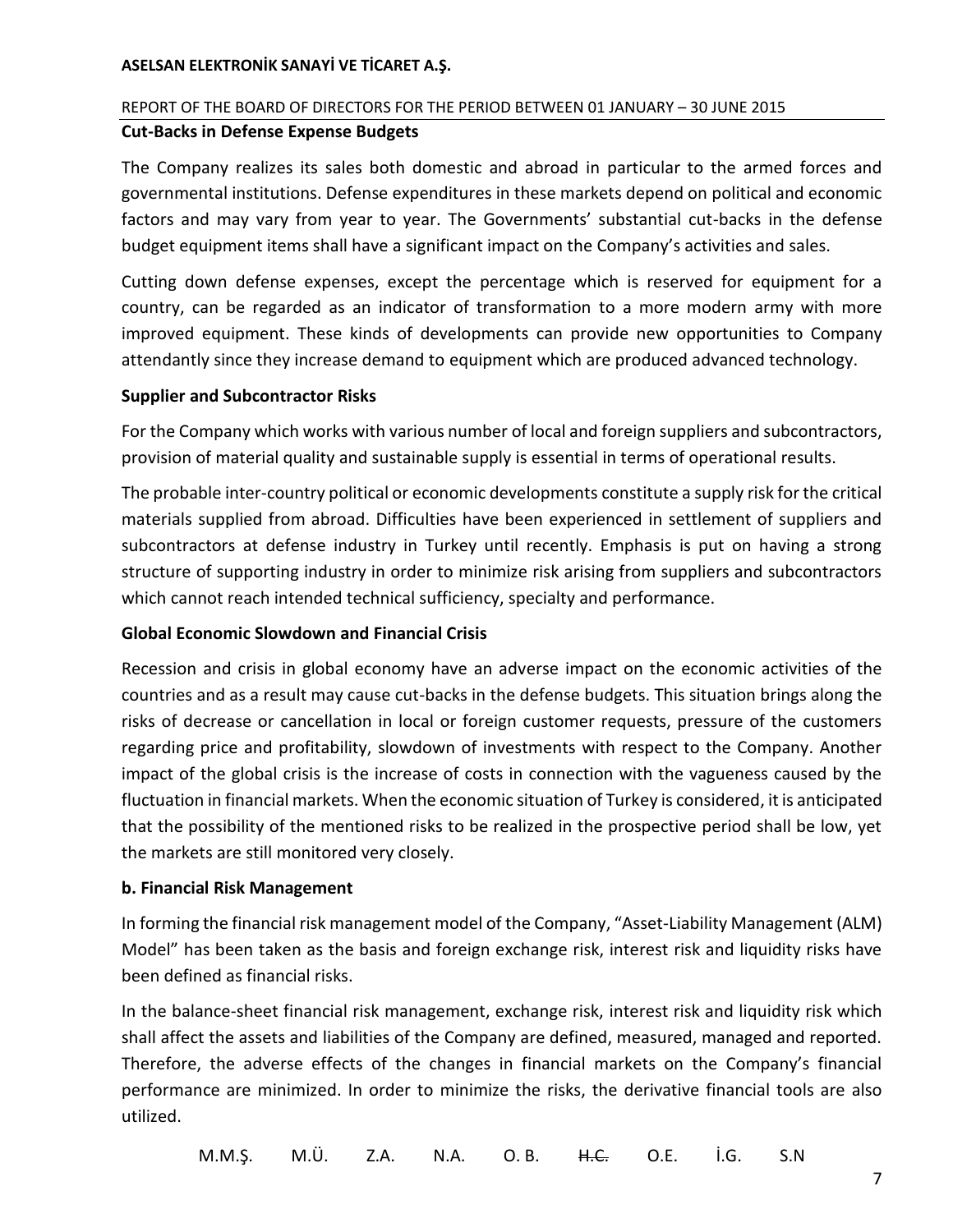## REPORT OF THE BOARD OF DIRECTORS FOR THE PERIOD BETWEEN 01 JANUARY – 30 JUNE 2015

Off-balance-sheet financial risks arise from the inconsistency of cash inflows and outflows on the basis of currency or the deviation of the cash flow dates. Pursuant to off-balance-sheet financial risk management, financial risk management techniques aimed at protecting the targeted profitability of the projects are used.

Financial risk management is also applied by the Company's subsidiaries and affiliates pursuant to the policies approved by their own managing bodies.

## **1. Foreign Exchange Risk and Management Policy**

The main principle in foreign exchange management is to minimize the impact of the foreign exchange fluctuations by preventing foreign exchange short or long positions.

To define foreign exchange risks, taking the periodical foreign exchange position into consideration, loss and profits which would arise from upwards or downwards changes are calculated and the possible impacts of the foreign exchange risk incurred are measured. In this scope, the possible changes in foreign currency sensitive assets and liabilities for prospective interim financial periods are considered and the foreign currency position is estimated. The short foreign exchange position of the Company is monitored in balance sheet and off balance sheet. The Company finances its activities mainly with the advance payments received in foreign currency and the advances taken are subject to revaluation as they are denominated in foreign currency. Although substantial part of the advances taken is used in foreign currency denominated material purchases, monitoring the purchased material in terms of Turkish Lira "TL" as they are recorded in the balance sheet causes the Company to be in short position. Such short position is structural as it is obligatory that the stocks and R&D costs are monitored in terms of TL.

During the periods when TL devalues, net foreign exchange loss is incurred but the sales revenues and operating margin increase due to the reason that the 87% of the Company's backlog is denominated in foreign currency. Therefore, the adverse impact of the net foreign exchange loss is balanced with the increase in the operating margin.

As of 30 June 2015, as per financial statements prepared according to the Turkish General Notification of Accounting System Application (TGNASA), the Company has a short position of TL 1.662.415.631 (31 December 2014: TL 1.312.097.756).

91% of the related position is USD (31 December 2014: 80%) and 9 % of the balance is EURO (31 December 2014: 20%).

The foreign exchange gain and loss noted in the financial statements are mainly comprised of the information indicated in the financial statements prepared in accordance with the TGNASA including the subsidiary ASELSANNET which are subject to consolidation.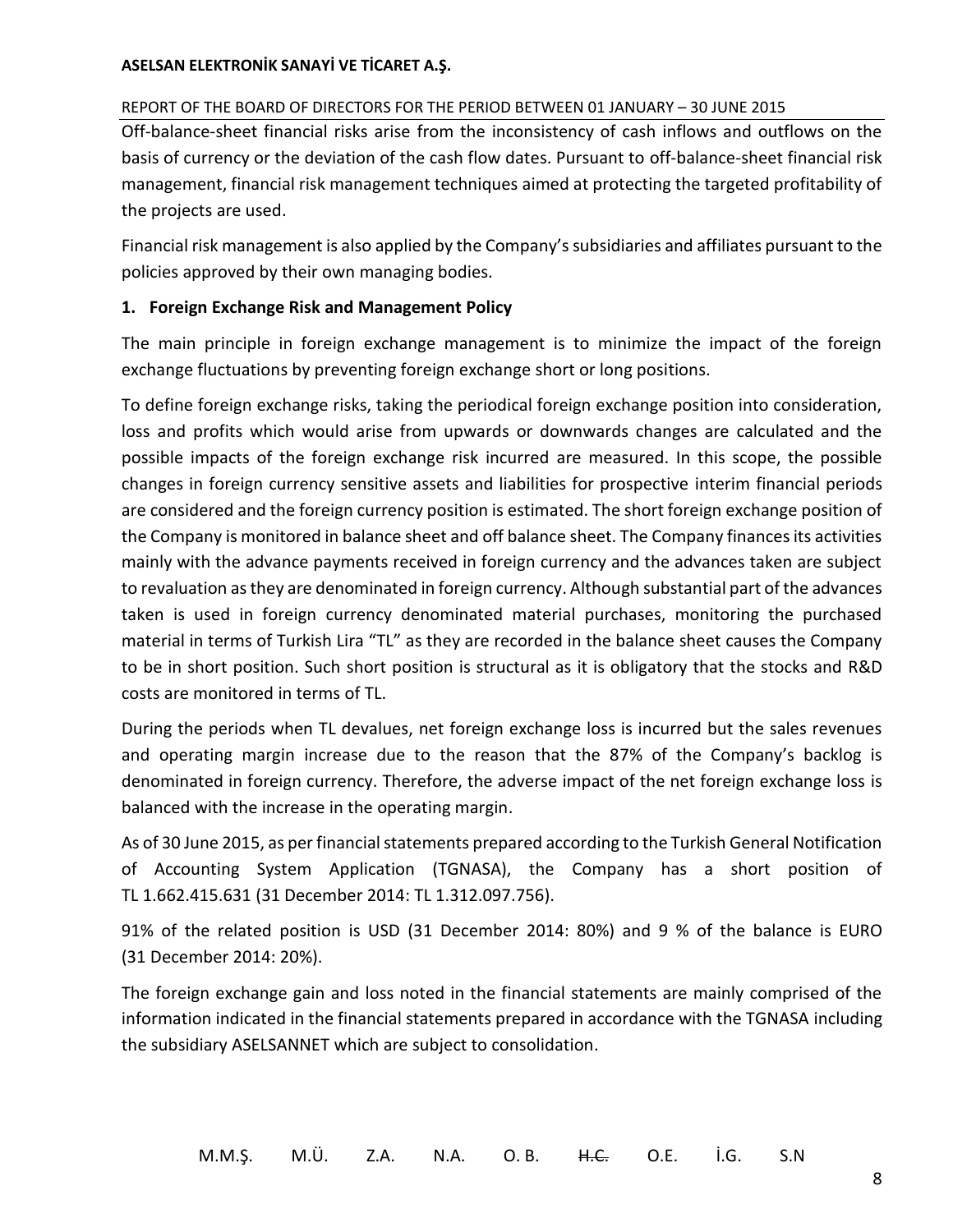| Foreign Exchange Sensitivity Analysis Table of the Company Prepared According to |                    |                         |  |
|----------------------------------------------------------------------------------|--------------------|-------------------------|--|
| <b>TGNASA</b>                                                                    |                    |                         |  |
|                                                                                  | As of 30 June 2015 |                         |  |
| Profit/Loss                                                                      |                    |                         |  |
|                                                                                  | Foreign currency   | Foreign currency losing |  |
|                                                                                  | gaining value      | value                   |  |
| In the event USD changes by 10% against TL:                                      |                    |                         |  |
| 1- USD Net Assets/Liabilities                                                    | (152.450.308)      | 152.450.308             |  |
| In the event EURO changes by 10% against TL:                                     |                    |                         |  |
| 2- EURO Net Assets/Liabilities                                                   | (15.374.012)       | 15.374.012              |  |

#### REPORT OF THE BOARD OF DIRECTORS FOR THE PERIOD BETWEEN 01 JANUARY – 30 JUNE 2015

## **2. Interest Risk and Management Policy**

The interest risk is defined by using the difference between the assets sensitive to interest in a certain term and liabilities sensitive to interest (gap analysis) and such difference is calculated by the help of the maturity ladder of the balance sheet. In the scope of fund management, a sensitivity test is carried out to measure the interest risk of the interest sensitive assets in the portfolio.

Company used total amount of USD 112 Million credit from Defense Industry Support Fund by means of USD 25 Million with 3,5 % fixed interest rate in 4 September 2009 and USD 40 Million in 18 August 2011, USD 25 Million in 21 March 2013 and USD 22 Million in 31 July 2014 with 2,1 % fixed interest rate credit balance.

As of the date 30 June 2015, total credit from Defense Industry Support Fund has been amount to USD 92,2 Million. There is no interest risk due to since the credits have fixed interest. The total revolving credit used has amounted to USD 54,6 Million.

Company has USD 90 Million credit balance from Türk Eximbank by 30 June. The loans have a maturity of 240 days and they are indexed to LIBOR. Since LIBOR levels tend to remain low and Türk Eximbank demands 0,75 % additional spread rate for 240 days in order to support export, the Company's sensitivity to floating rate loans is kept at minimum.

# **3. Liquidity Risk and Management Policy**

Liquidity Risk comprises the risks when the matured liabilities cannot be fulfilled, when the increase in assets cannot be funded and the risks which arise due to the transaction realized in non-liquid markets.

Liquidity risk is managed by considering short term liabilities, assets with high liquidity, anticipated cash flows and balance sheet maturity ladder. In this scope, sufficient level of cash and assets which may be convertible to cash is maintained, attention is paid that the Company finances its activities without using any loans and the resources of funding are varied by keeping the commercial bank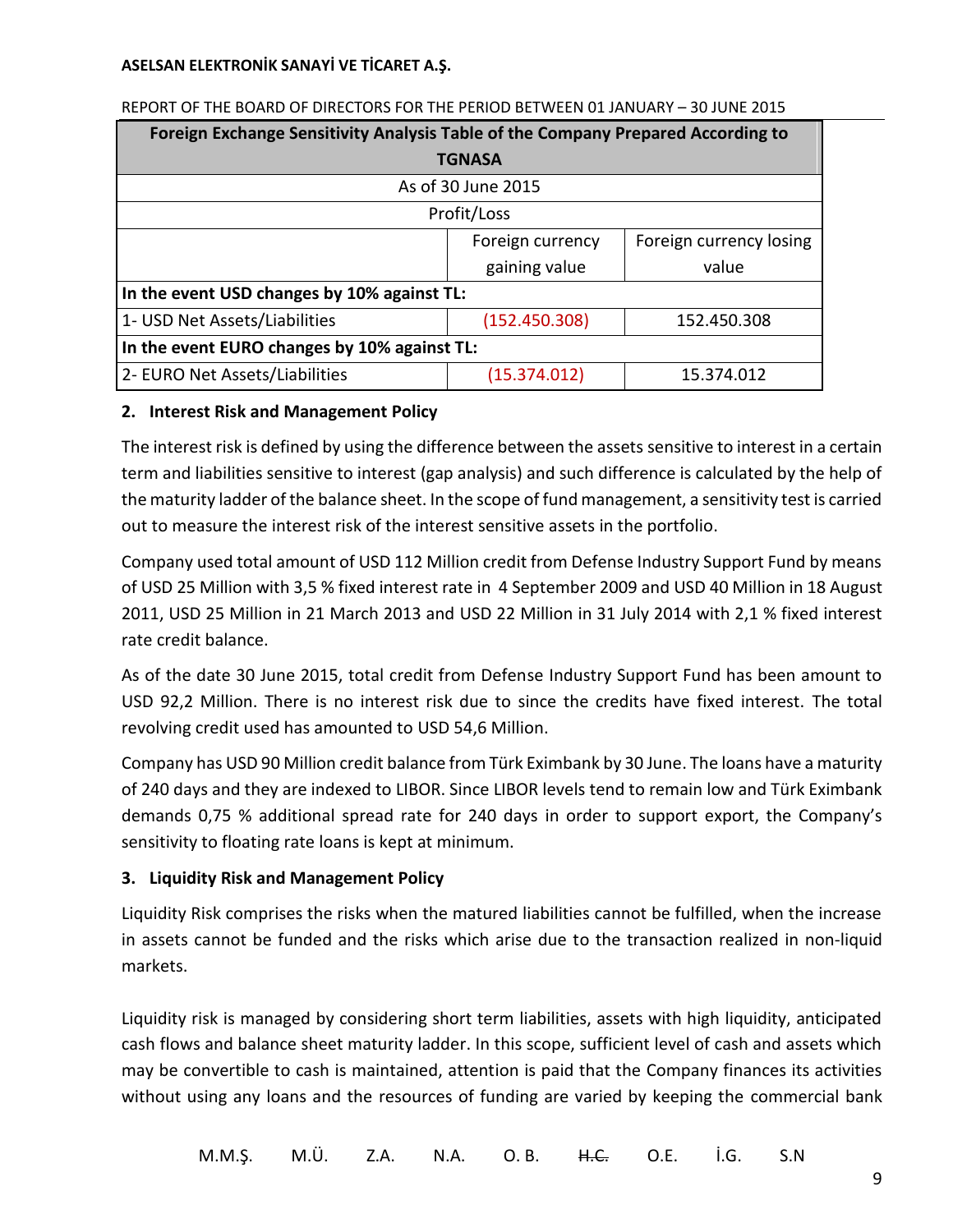## REPORT OF THE BOARD OF DIRECTORS FOR THE PERIOD BETWEEN 01 JANUARY – 30 JUNE 2015

credit limits ready for any instant cash requirement. As of 30 June 2015, 51% of the total resources are comprised by the advance payments taken and when this is considered, the liquidity risk is at low levels as no maturity inconsistencies are experienced in the working capital management.

## **4. Credit Risk and Management Policy**

The substantial part of the Company's present credit balance are comprised by the performance bonds and advance payment guarantees (letter of guarantees) granted to the customers in scope of agreements and which are monitored off balance sheet. Within this scope to manage the credit limits at the banks, risk balances are monitored periodically and necessary transactions are done for the letter of guarantees related to the agreements of which the liabilities are fulfilled to be deducted from the risk.

## **5. Capital Risk Management**

In the capital management of the Company, enabling a debt-equity balance that would minimize the financial risks and costs to the lowest level is taken care of. The objective of the Company is to guarantee a consistent growth by means of the funds gained through its activities while providing its shareholders a regular dividend income. The Company aims to keep its capital structure in balance by means of dividend payments as cash or in return for shares and issuance of new shares.

## **9. Other issues not included in the financial statements but which would be beneficial to the users**

a) As of 30 June 2015, the Company has a backlog of TL 11.7 Billion (approximately USD 4 Billion) and these orders include the period until 2025.

b) No Extraordinary General Assembly was held during the period 01 January and 30 June 2015.

# **10. Significant events between 01 January – 30 June 2015 accounting period and the Board of Directors Meeting date when the relevant financial statements shall be negotiated**

a) An agreement regarding the Preventive Electronic Warfare Systems for the need of the Ministry of Interior Affairs, has been signed between Company and Undersecretariat for Defense Industries, valuing USD 7.875.000 (VAT not included). Within this context, the deliveries of Preventive Warfare Systems, which shall be developed and produced by the Company, will be made in 2016.

b) An agreement regarding the Pakistan Navy Fleet Tanker Project for the need of the Pakistan Navy Forces, has been signed between the Company and Savunma Teknolojileri Mühendislik ve Ticaret A.Ş. (STM), valuing EURO 4.685.000. Within this context, the deliveries of Stabilized Gun System (STOP) and Communication Switch System (MAS), which shall be developed and produced by the Company, will be made in 2016.

c) An agreement regarding the Tactical Area Communications System (TASMUS) for the need of the Turkish Armed Forces, has been signed between the Company and Ministry of National Defense, valuing USD 186.000.000.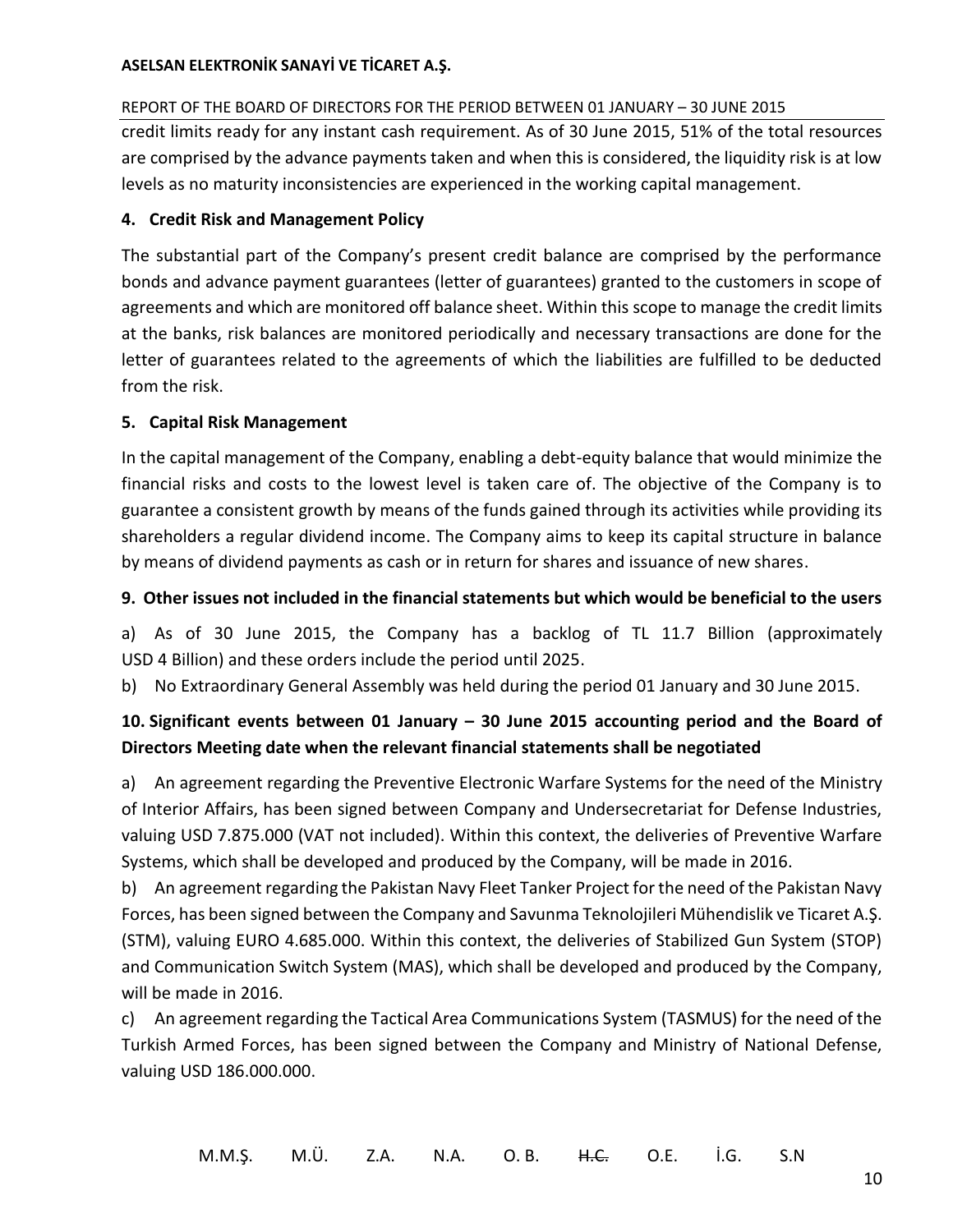## REPORT OF THE BOARD OF DIRECTORS FOR THE PERIOD BETWEEN 01 JANUARY – 30 JUNE 2015

d) An agreement regarding the supply and integration of combat-electronic systems to the Landing Platform Dock (LPD) which will be built for Turkish Navy Forces, has been signed between the Business Partnership established by the Company and HAVELSAN A.Ş. and SEDEF Gemi İnşaatı A.Ş. on 29 July 2015. Within this context; the Company share values EURO 127.252.000 and the deliveries will be made in 2020-2021.

e) A subcontractor agreement consisting of avionics system integration and avionics equipment supply for the civil and military helicopters at light utility class to be developed regarding the Turkish Light Utility Helicopter Program Agreement, has been signed between the Company and TUSAŞ-Türk Havacılık ve Uzay Sanayii A.Ş., valuing USD 68.000.000.

f) An agreement regarding the Maintenance and Repair Service of System/Devices/Materials supplied from the Company and System/Devices/Materials which are production of the Company, has been signed between the Company and Turkish Naval Forces valuing TL 25.000.000.

g) In accordance with the article 4.2.8 of Capital Markets Board Corporate Governance Communiqué dated 03 January 2014; Executive Liability Insurance Policy was extended with a validity period of 1 year starting from 17 July 2015, with the total liability amount of USD 50.000.000 which corresponds to more than %25 of the paid-in-capital of the Company.

h) An agreement concerning the sales of SARP Remote Controlled Gun System, valuing USD 11.900.000 has been signed between the Company and a foreign customer on 13 August 2015.

**11. Anticipations for the development of the company, significant developments with respect to company activities and financial status, to observe whether past period targets were reached or not, whether the general assembly resolutions were fulfilled or not, and in the event the targets were not reached and the resolutions were not fulfilled, information regarding the grounds and assessments**

On 06 March 2015, the guidance on Group's financial results of 2015 shown below were disclosed to public:

- Consolidated income growth (TL): 16-20%
- EBITDA (Consolidated and adjusted without foreign exchange rate differences): 18-20%
- Consolidated investment expenditure: Approximately TL 120 Million
- Ratio of the consolidated R&D expenses financed by Company resources to the consolidated sales: 6%

These expectations are based on the yearly average of USD/TL parity to be 2,42: EURO/TL parity to be 3,01.

The vision of the Company has been national institution performing a service in field of technology which has been able to be sensitive to the environment and human, to protect the sustainable growth with the help of creating values in the global market, to be favored by means of its competitive power and to be placed reliance as a strategic partner. 5 year strategic plans are prepared in the context of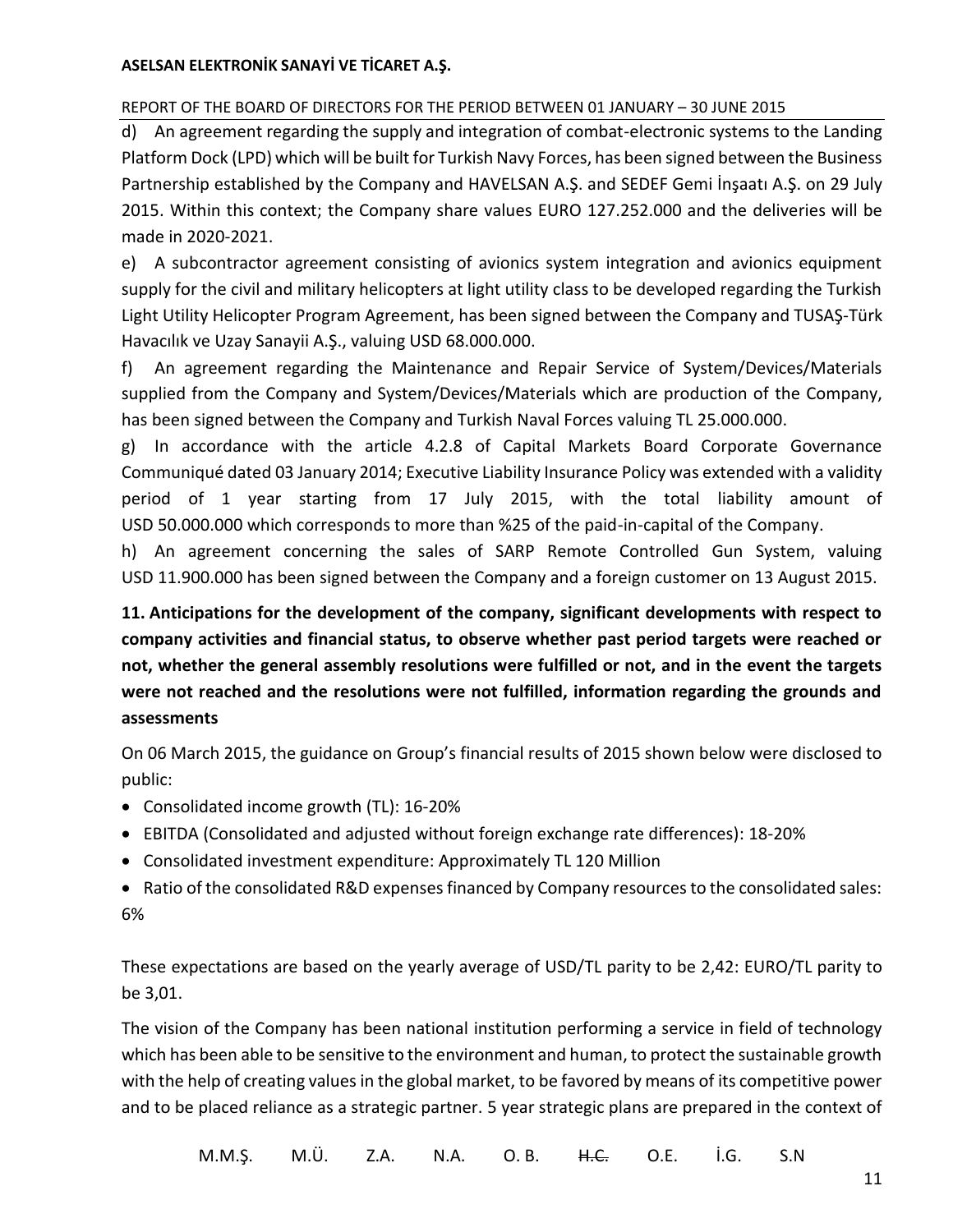#### REPORT OF THE BOARD OF DIRECTORS FOR THE PERIOD BETWEEN 01 JANUARY – 30 JUNE 2015

this vision. All operations are realized consistent with the strategic plan, in order to reach the defined targets. In this respect, qualified labor force, maturated procedures, resources reserved for R&D, infrastructure and organization and technology at World level have been maintained.

The Company has been in the most prestigious list, "Defense News Top 100", which is published by "Defense News" magazine since 7 years and is aimed to increase its ranking in the list.

In order to achieve the sustainable growth:

 80 % of the investment regarding machinery/equipment belonging to new campus in the field of Radar and Electronic Warfare in Gölbaşı, Ankara was completed and the completion rate has been expected to reach 85% at the end of 2015. Also, the major part of construction was completed and it is planned to be completely finished in 2015.

 The nominal capital of "ASELSAN Hassas Optik Sanayi ve Ticaret A.Ş." which was established in March 2014 with TL 100.000 capital, 50% of which belong to the Company and the remaining to Sivas Optik Malzemeleri Sanayi ve Ticaret A.Ş. was risen to TL 13.000.000. The construction of its facility has been progress and it is planned to come into operation in the last quarter of 2015. Following the construction of the facility, ultraviolet, visible, close infrared line sensitive optical instruments which are normally designed by ASELSAN and produced abroad will be produced in Sivas facility.

ASELSAN Bilkent Micro Nanotechnology Industry and Trade Inc. titled company, which belongs 50% to ASELSAN and 50% to İhsan Doğramacı Bilkent University, was established with the purpose of producing every kind of semiconductor and micro and nano dimensional instruments including similar materials. Capital of the company is TL 18.000.000 and establishment was registered officially on 11 November 2014. The construction of facility has been ongoing by acting in accordance with the plan and is expected to be completed in November 2015.

 The quality and technological perspectives of the cooperation formed with the universities have been increased.

- The efforts to form an eco-system with the sub-industry companies and SME's have continued.
- Company will operate in civil electronic areas which demand high technology.
- Inorganic expansion will be also evaluated as well as organic expansion.

#### **12. Corporate Governance Principles Compliance Report**

The Report will be disclosed with the year-end annual report.

#### **13. Research and Development Activities Realized**

The Group, being a leading defense industry establishment developing advanced technology system solutions on land, air, naval and aerospace platforms, has given importance to R&D activities and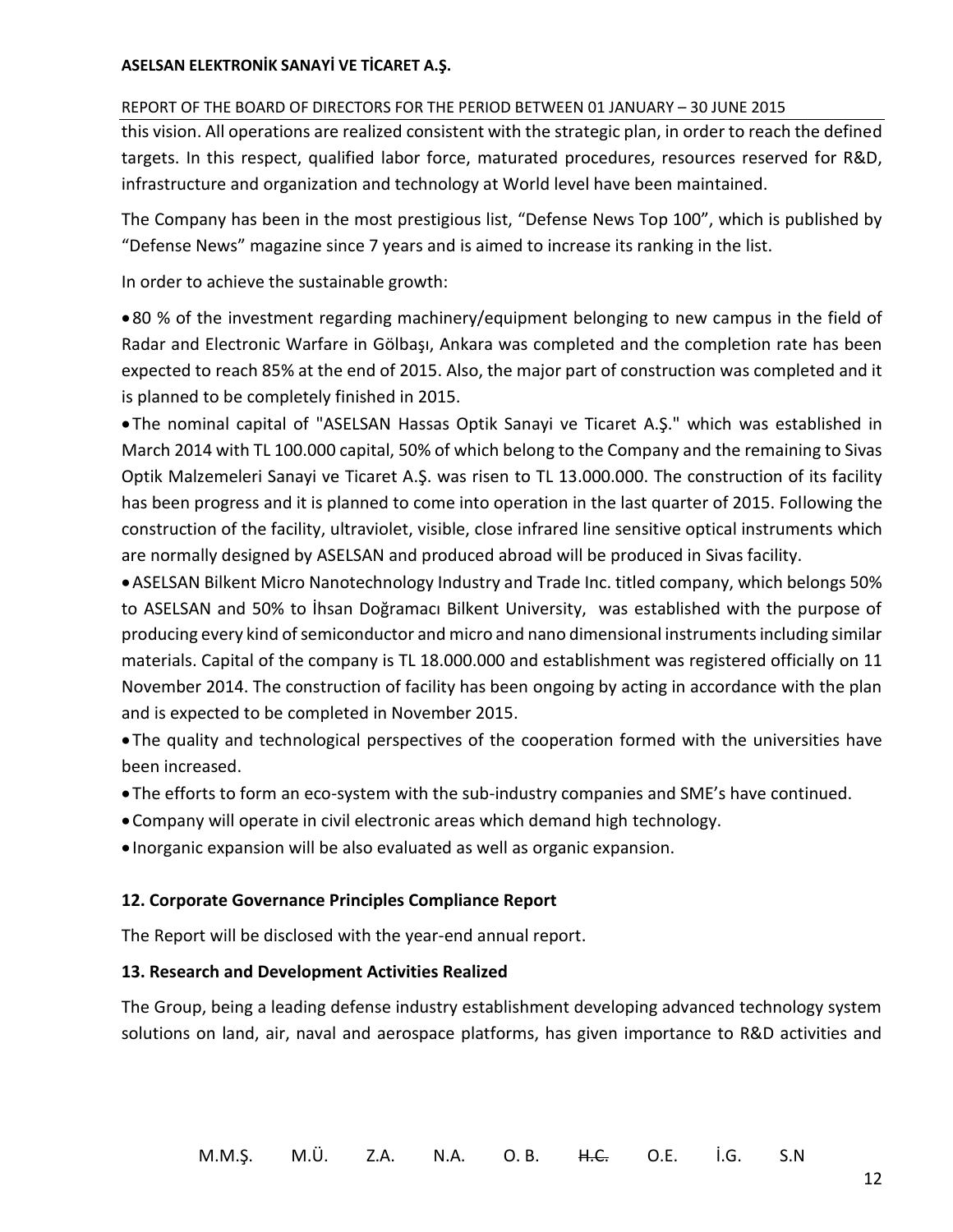REPORT OF THE BOARD OF DIRECTORS FOR THE PERIOD BETWEEN 01 JANUARY – 30 JUNE 2015 technological gains and targets to spend approximately 6% of the annual turnover to its R&D activities financed with its own resources.

By monitoring all kinds of technological developments with respect to product/technology systems for land, air, naval and aerospace platforms, the design, development and production of product/technology which includes advanced technology on the basis of not only using the technology but also having a structure to transfer/sell the technology, it develops in national and international cooperation environments.

In order to increase the national contribution share in the projects, great effort is being paid for utilizing the existing local technological possibilities. For this purpose, cooperation with universities and some R&D institutions are formed and using of local subcontractors and sub-industry have become significant.

As for the projects carried out within the Group, the R&D discount in compliance with the provisions of the Law on Corporate Tax numbered 5520 and R&D central application pursuant to the Law regarding the support of R&D activities numbered 5746 are being implemented together. For the R&D projects which are not aimed for public, the approval of TEYDEB (Technology and Innovation Support Programs Directorate) is taken and they are supported by this institution. Within the Company, there are 5 R&D centers namely Defense System Technologies (SST), Radar Electronic Warfare and Intelligence Systems (REHİS), Microelectronics, Guidance and Electro-optics (MGEO), Communication and Information Technologies (HBT) and Transportation, Security, Energy & Automation Systems Business Sector (UGES). 2.473 people are employed at the Group R&D centers.

The Company also is active in Teknokent facility within Middle East Technical University in scope of the Law numbered 4691 on Technology Development Regions. 183 people are employed within this region.

## **14. Amendments to the Articles of Association during the period along with the grounds**

None.

## **15. The kinds of issued capital market instruments and their amounts, if any**

None.

## **16. The sector the Company operates in and its position within the sector**

The Company is a leading defense industry institution developing advanced technology system solutions in land, air, naval and aerospace platforms.

The Company being an institution of TAFF is in a position of a technology center in the fields of design, development, manufacturing, system integration, modernization and after sales services of military and civil communication systems, avionic systems, electronic warfare and intelligence systems, radar systems, command and control systems, naval warfare systems, electro-optic systems and products.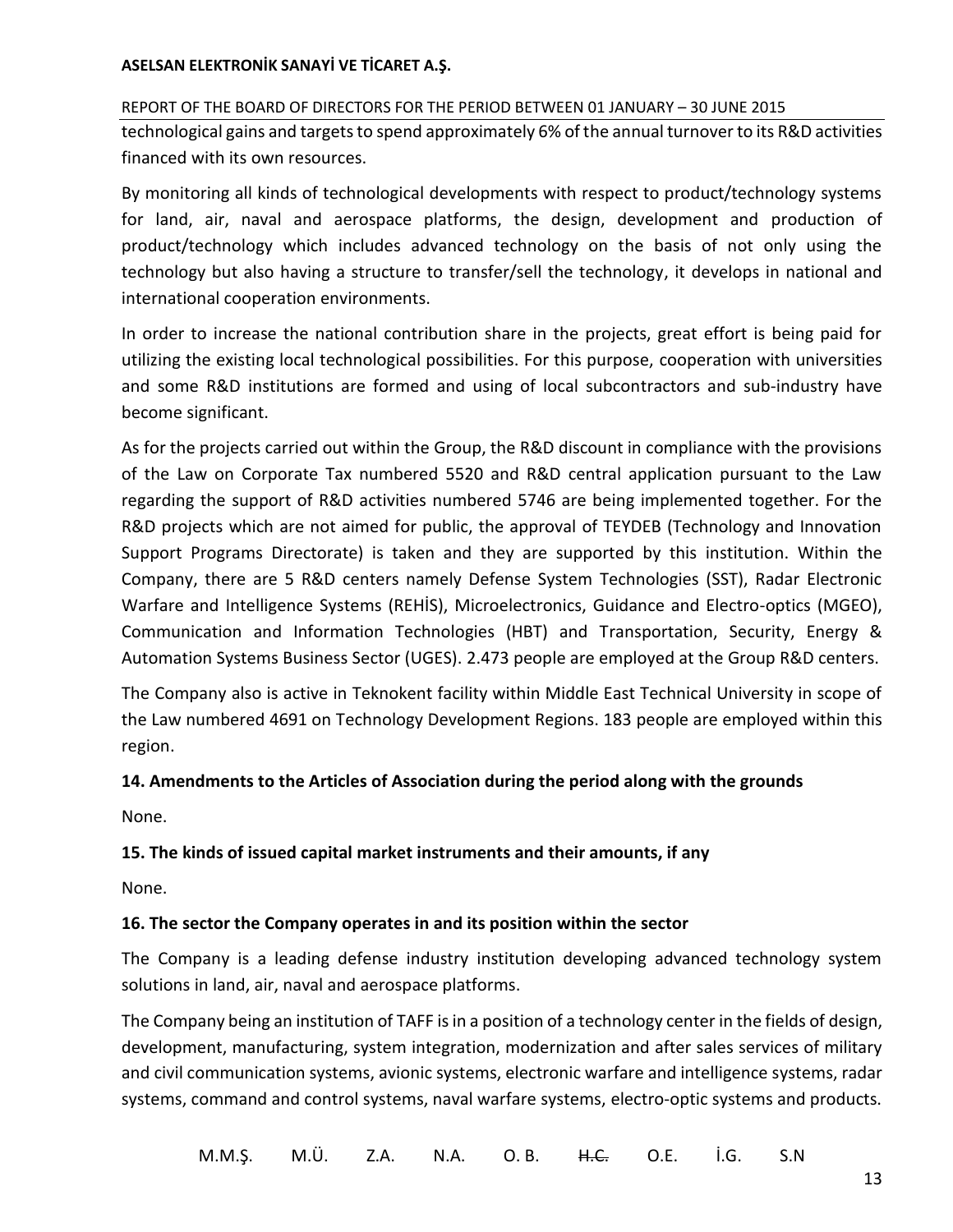| REPORT OF THE BOARD OF DIRECTORS FOR THE PERIOD BETWEEN 01 JANUARY - 30 JUNE 2015                  |
|----------------------------------------------------------------------------------------------------|
| Ranking of Company international, country-wide, sectorial rating systems is showed at table below: |

| Research/Study<br>Corporation                      |                                                                                                | Related | Ranking        |                 |
|----------------------------------------------------|------------------------------------------------------------------------------------------------|---------|----------------|-----------------|
|                                                    |                                                                                                | Period* | <b>Current</b> | <b>Previous</b> |
| <b>International Ratings</b>                       |                                                                                                |         |                |                 |
| Defense News Journal                               | Defense News Top 100                                                                           | 2015    | 62             | 67              |
| <b>SIPRI</b>                                       | SIPRI Top 100                                                                                  | 2014    | 65             | 87              |
| <b>European Commission</b>                         | World R&D Expense The First 2500                                                               | 2014    | 1.169          |                 |
|                                                    | Company                                                                                        |         |                |                 |
| <b>National Ratings</b>                            |                                                                                                |         |                |                 |
| İstanbul Chamber of Industry                       | ICI 500 Biggest Industry Companies                                                             | 2015    | 33             | 35              |
|                                                    | ICI 500 - Private Companies                                                                    | 2015    | 30             | 31              |
| Fortune Journal                                    | The Biggest 500 Companies                                                                      | 2015    | 51             | 51              |
| Capital Journal                                    | The Biggest 500 Private Companies                                                              | 2014    | 66             | 65              |
| TEA (Turkish Exporters' Assembly)                  | The First 1000 Exporter Companies                                                              | 2015    | 107            | 107             |
| <b>Turkish Time Journal</b>                        | R&D Top 100 Research                                                                           | 2014    | $\mathbf{1}$   | $\mathbf{1}$    |
| <b>Brand Finance</b>                               | Most Valuable<br><b>The</b><br><b>Brands</b><br>(100)<br>Brands)                               | 2015    | 47             | 38              |
| Superbrands                                        | Most Valuable Brands<br><b>The</b><br>(134)<br>Brands)                                         | 2015    | No raking.     |                 |
| <b>Bloomberg Businessweek</b>                      | Popular<br>Companies<br>50<br>Most<br>(Intercollegiate)                                        | 2015    | 8              | 9               |
| Universum                                          | (Engineering<br>Employers<br>Ideal<br>and<br>Information<br>Technologies-<br>100<br>Companies) | 2015    | 1              | $\mathbf{1}$    |
| Ministry of Science, Industry and<br>Technology    | Top of the Private Sector R&D Centers                                                          | 2014    | 1              |                 |
| DHL<br>World<br>Newspaper<br>and<br><b>Express</b> | Incentive Awards Stars of Exporters - Award of Exporter of the Year                            |         |                |                 |

*\* "Related period" is the period when last explanation has been made.*

M.M.Ş. M.Ü. Z.A. N.A. O. B. H.C. O.E. İ.G. S.N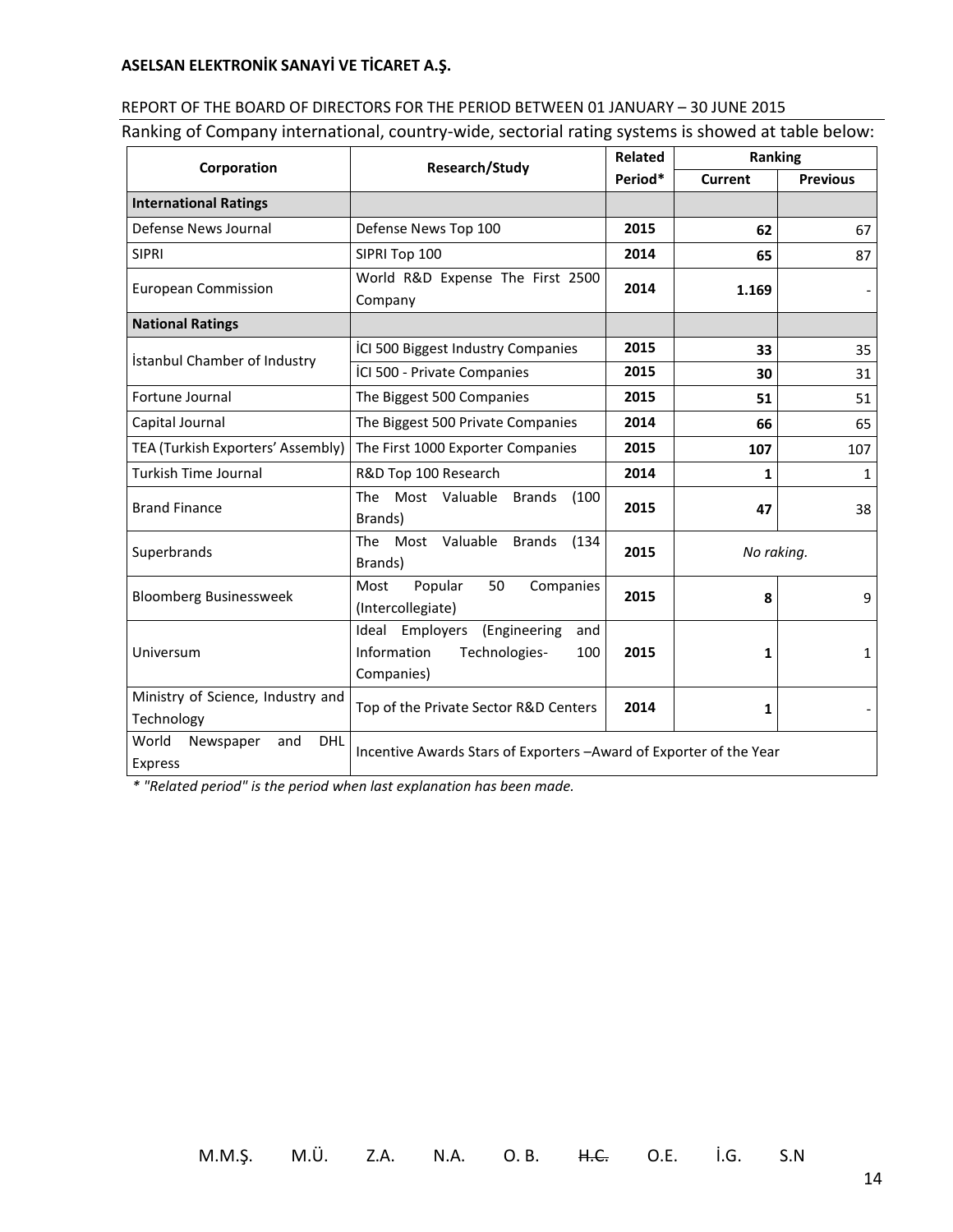## REPORT OF THE BOARD OF DIRECTORS FOR THE PERIOD BETWEEN 01 JANUARY – 30 JUNE 2015 **17. Progress in investments and degree of incentive utilization if any**

## **Progress in Investments**

Directing the Company resources to profitable fields with high added value where advanced technology is used, is anticipated in the first place by considering the global tendencies, technological developments and the actual and prospective requirements of all customers in particular the Turkish Armed Forces. The investments in the Company are realized by considering the technological plans, strategic plans and project requirements.

In current period, the investments, which will meet the need of substructure and equipment in order to be used R&D project have been sustained in compliance with the investment scheme in accordance with the policy of efficient use of resource.

## **Degree of incentive utilization**

The 1501 Industrial R&D Projects Support Programme has been formed in order to encourage the R&D operations of the companies creating added values at company level and to contribute to the enhancement of the R&D ability of the Turkish industry by this means. It has benefited from incentives amounting to TL 2,7 Million within the scope of TÜBİTAK TEYDEB projects which are current at 2015.

8 new projects within the scope of 1511-Prioritized fields research Technologies development and innovation program were signed in 2013-2014 and started being executed and benefited from TL 558 thousand incentive amount in the first half of 2015.

The support process have been initiated as of July 2010 by 1509 EUREKA-International Industrial R&D Projects Support Program where market oriented projects for developing products and processes to be commercialized in short term and an incentive amount of TL 461 thousand was used in the first half of 2015.

20 projects have been in progress within the SAN-TEZ R&D support programme aimed at supporting the postgraduate and/or doctorate thesis works which shall contribute to increasing the competitiveness in international markets by means of commercializing the scientific studies at the universities and institutionalizing the University – Industry cooperation.

The 1007 Public Institutions R&D Project Support Program has been formed in order to meet the requirements of the Public Institutions with R&D or to support the projects aimed at solving their problems. In scope of this support, 5 R&D projects are still ongoing.

Within the scope of the European Commission 7<sup>th</sup> Cooperation Framework Programs, 5 integration projects were executed and went into effect and 1 project which was initiated in 2008 was completed in June 2012 with success. In the "Circulation of the Researchers, Return Grants; Individual Support Private Programme" within the scope of the European Commission 7<sup>th</sup> Cooperation Framework Programmes, 3 projects have gone into effect in the years 2010 and 2011.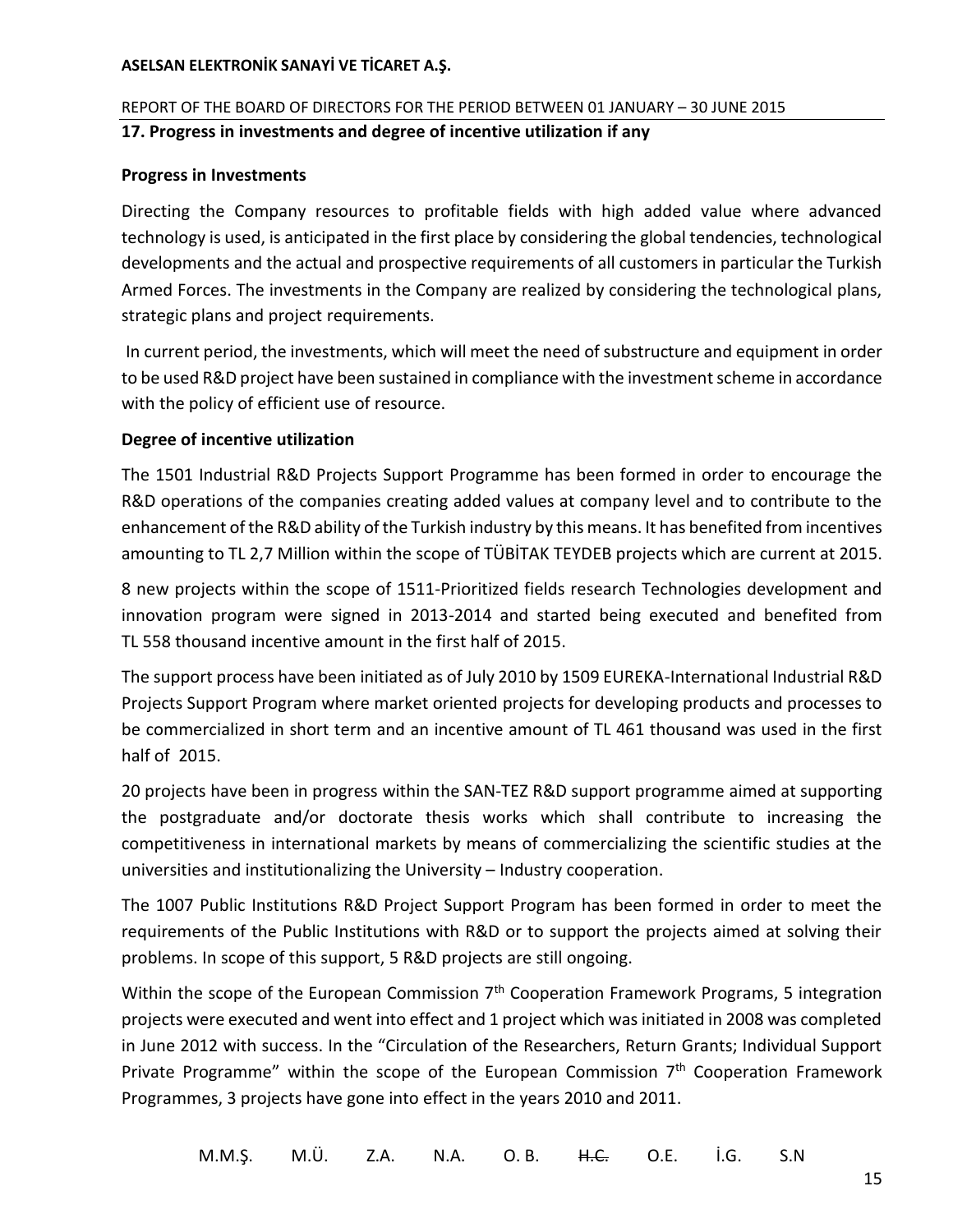#### REPORT OF THE BOARD OF DIRECTORS FOR THE PERIOD BETWEEN 01 JANUARY – 30 JUNE 2015

Expenses regarding the foreign market research travels realized with respect to the products and the foreign office expenses are used up by the rate and amount of subsidies implemented within the scope of Governmental Grants for Export.

Within the Decision Regarding the Governmental Grant in Investments, there are 5 Investment Incentive Certificates taken from the Turkish Republic Prime Ministry Undersecretariat for Treasury General Directorate of Incentives and Implementation. With such incentive certificates, VAT exemption and customs tax exclusion are utilized. VAT exemption is applied in domestic and foreign purchases and customs tax exemption is used in foreign purchases.

Income tax withholding incentive, insurance premium support, stamp tax exemption and R&D discount are utilized within the scope of the Law numbered 5746. Income tax withholding incentive, insurance premium support and stamp tax exemption is utilized by being calculated over the salaries of the R&D personnel and not being paid to the relevant institution and the R&D discount is utilized by means of applying a discount on the corporate tax return. Aforesaid law is valid until the date of 31 December 2023.

Within the scope of the Teknokent Law numbered 4691, incentive on withholding income tax, insurance premium support and stamp tax exception is applied. These are utilized by making calculations on R&D and software personnel wages and not being paid to the related institution. The gain obtained with reference to the execution of Technology Development Zones Law numbered 4691 is exempted from the corporate tax of 31 December 2013.

Because of being an R&D center as of 01 January-30 June 2015, TL 24 Million (31 December 2014: TL 18 Million) within the scope of income tax withholding incentive, promotion of insurance premium, stamp duty exception; as a result of being active at ODTÜ Teknokent, TL 3 Million (30 June 2014: TL 2,4 Million) incentives are used.

TL 6,7 Million advantage of Corporate Tax was gained from achieved earnings within the scope of law of 5746 R&D and 4691 Teknokent by the date of 01 January-30 June 2015. (30 June 2014: TL 22 Million)

At periods when Group's R&D expenses, which is subject of R&D discount, is higher than the principal amount of R&D discount which is indicated at corporate tax return, Corporate Tax ratio 20% of distinction amount is evaluated as deferred tax income at financial tables.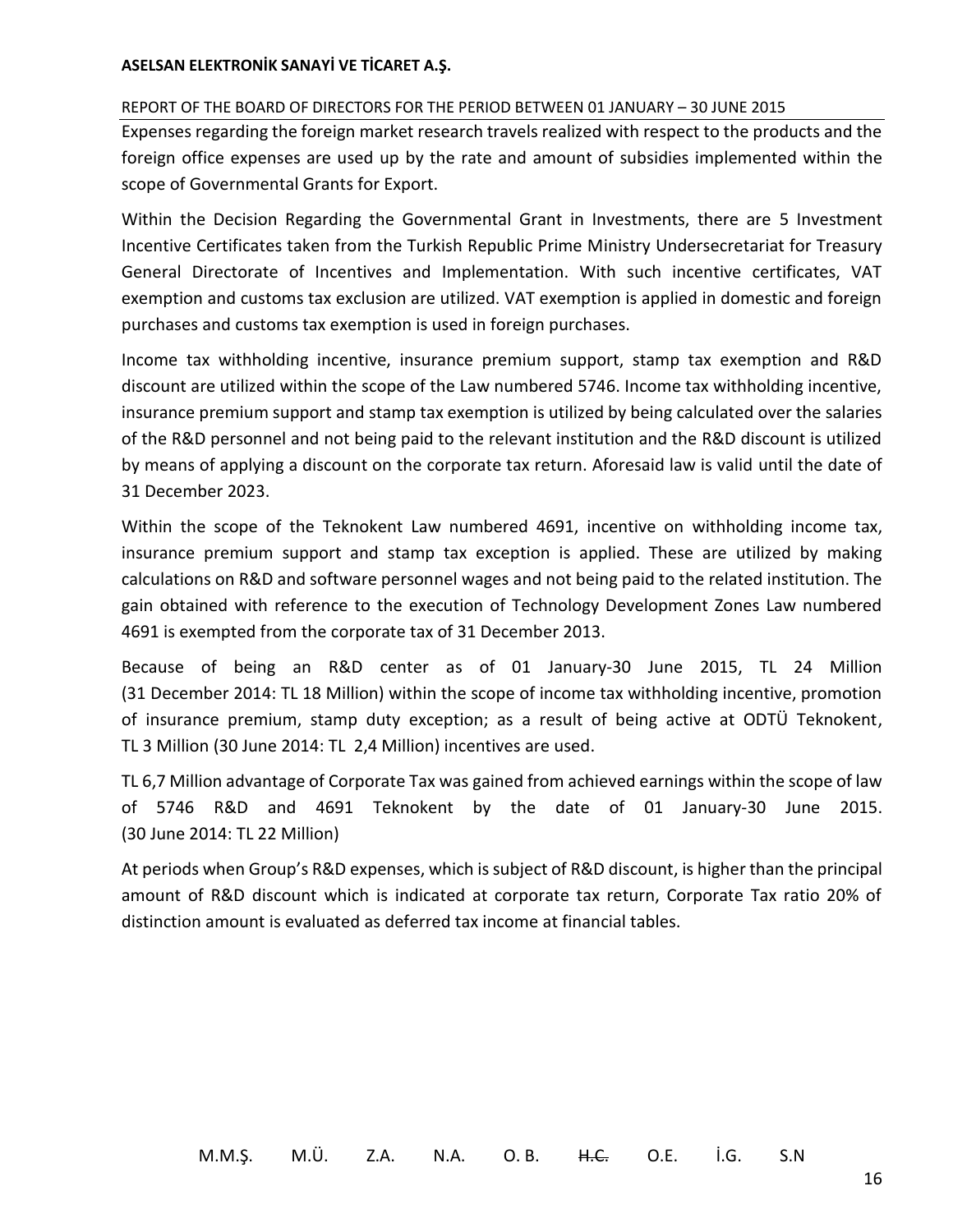#### REPORT OF THE BOARD OF DIRECTORS FOR THE PERIOD BETWEEN 01 JANUARY – 30 JUNE 2015

**18. Comments including the qualities of the production units of the company along with the capacity utilization rates and their developments, general capacity utilization rate, developments in the manufacturing of the products and services which are subjects of activity, amounts, quality, circulation and the prices compared with the previous period figures**

The capacity utilization for the period between 01 January- 30 June 2015 was realized at the level of 99%.

Substantial part of the production is realized as order based production. R&D activities are carried out for the products designed to be tailored for the customer requirements and the qualities of the system and products alone with their quantities and prices may be subject to change. Upon the usage of Enterprise Resource Planning (ERP) system, the production processes have been managed more efficiently.

# **19. The prices, sales revenues, sales conditions of the products and services which are subjects of activity with their improvements within the year, developments in the yield and productivity parameters and the reasons of the substantial changes in these compared to the previous years**

The Company carries out its operations in the basic fields of: "Communication and Information Technologies", "Defense System Technologies", "Radar, Electronic Warfare and Intelligence Systems", "Microelectronics Guidance and Electro-Optics" and "Transportation, Security, Energy and Automation".

The Company's project revenues comprise, according to the relevant sales agreement terms and conditions, order based production, mass production product sales, services, commodities and progress billing sales. Sales terms and conditions are subject to change as for the respective agreements.

As for the consolidated amount of the Group realized during the period 01 January-30 June 2015 TL 1.076 Million of this realized as the domestic sales and TL 197 Million as it realized as the foreign sales.

**20. The basic ratios regarding profitability and liabilities, as calculated on the basis of the financial statements, sales, efficiency, income generation capacity, profitability and liabilities/equity ratios in comparative basis with prior period and information about other matters and future expectations and risks that has been prepared in accordance with Capital Markets Board Communiqué Series: II and No:14.1**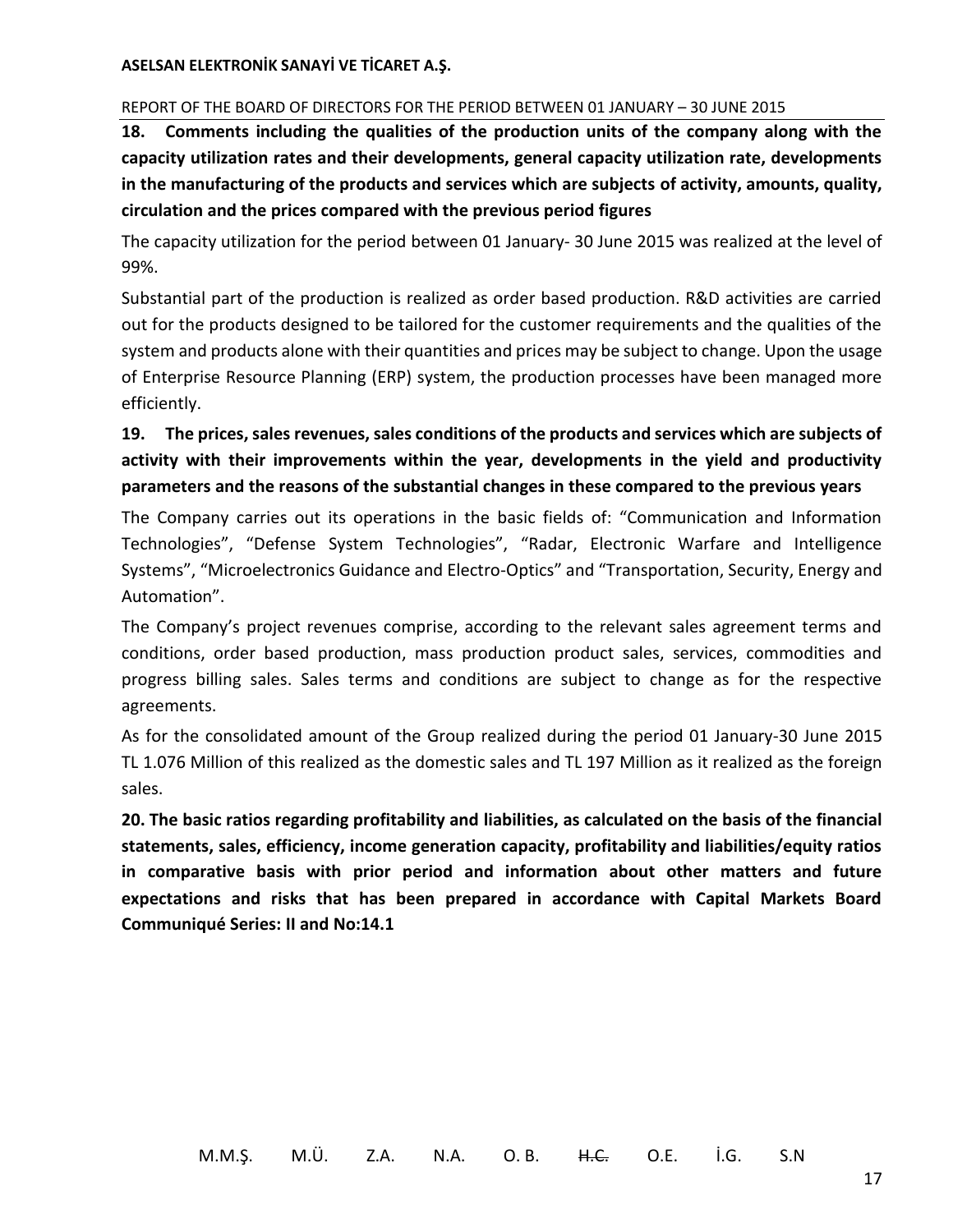| <b>BASIC RATIOS / CONSOLIDATED BALANCE SHEET</b>         |              | 30 June 2015 31 December 2014 |
|----------------------------------------------------------|--------------|-------------------------------|
| Current Ratio (Current Assets/Current Liabilities)       | 1,87         | 1,89                          |
| Ratio (Cash and Cash Equivalents+Financial<br>Liquidity  |              |                               |
| Investments+Trade Receivables+Other Receivables /Current | 0,90         | 0,93                          |
| Liabilities)                                             |              |                               |
| Equity / Total Liabilities                               | 0,42         | 0,45                          |
| <b>Current Liabilities/Total Liabilities</b>             | 0,24         | 0,24                          |
| Non-Current Liabilities/Total Liabilities                | 0,34         | 0,31                          |
| <b>BASIC RATIOS / CONSOLIDATED PROFIT TABLE</b>          | 30 June 2015 | 31 December 2014              |
| <b>Operating Profit/ Revenue</b>                         | 0,26         | 0,24                          |
| Profit for the Period (Parent Company Shares) / Revenue  | 0,04         | 0,18                          |

#### REPORT OF THE BOARD OF DIRECTORS FOR THE PERIOD BETWEEN 01 JANUARY – 30 JUNE 2015

The liabilities of the Group are mainly consist of the short and long term order advances received.

## **21. Measures planned to be taken to improve the financial structure of the company**

The Group and the Company, as for their annual budgets and implementations for the period 2015- 2017, have adopted the principles as the basis to take care of savings in all kinds expenditures, to closely follow up the advances and receivables, to pay attention to the proportion of the term and currency in purchasing and sales agreements with the risk status of the domestic/foreign sellers.

# **22. Changes in the top management within the period and the names and surnames of the ones who are on duty**

Changes in the top management within the period 01 January–30 June 2015 and information regarding the ones on duty are given in the below table:

| LIST OF UPPER MANAGEMENT IN SERVICE |                         |                                  |                        |  |
|-------------------------------------|-------------------------|----------------------------------|------------------------|--|
| <b>No</b>                           | <b>Name Surname</b>     | <b>Duty</b>                      | Date of<br>Appointment |  |
| $\mathbf{1}$                        | Mustafa Murat ŞEKER (*) | Chairman/Managing Member         | 31 March 2015          |  |
| $\overline{2}$                      | Murat ÜÇÜNCÜ (*)        | Vice Chairman / Managing Member  | 31 March 2015          |  |
| 3                                   | Ziya AKBAŞ (**)         | Member of the Board of Directors | 31 March 2015          |  |
| $\overline{4}$                      | Nazım ALTINTAŞ          | Member of the Board of Directors | 31 March 2015          |  |
| 5                                   | Oğuz BORAT              | Member of the Board of Directors | 31 March 2015          |  |
| 6                                   | Hasan CANPOLAT (*)      | Member of the Board of Directors | 31 March 2015          |  |
| 7                                   | Oral ERDOĞAN (**)       | Member of the Board of Directors | 31 March 2015          |  |
| 8                                   | İsmail GÜMÜŞTEKİN       | Member of the Board of Directors | 31 March 2015          |  |
| 9                                   | Sedat NAZLIBİLEK        | Member of the Board of Directors | 31 March 2015          |  |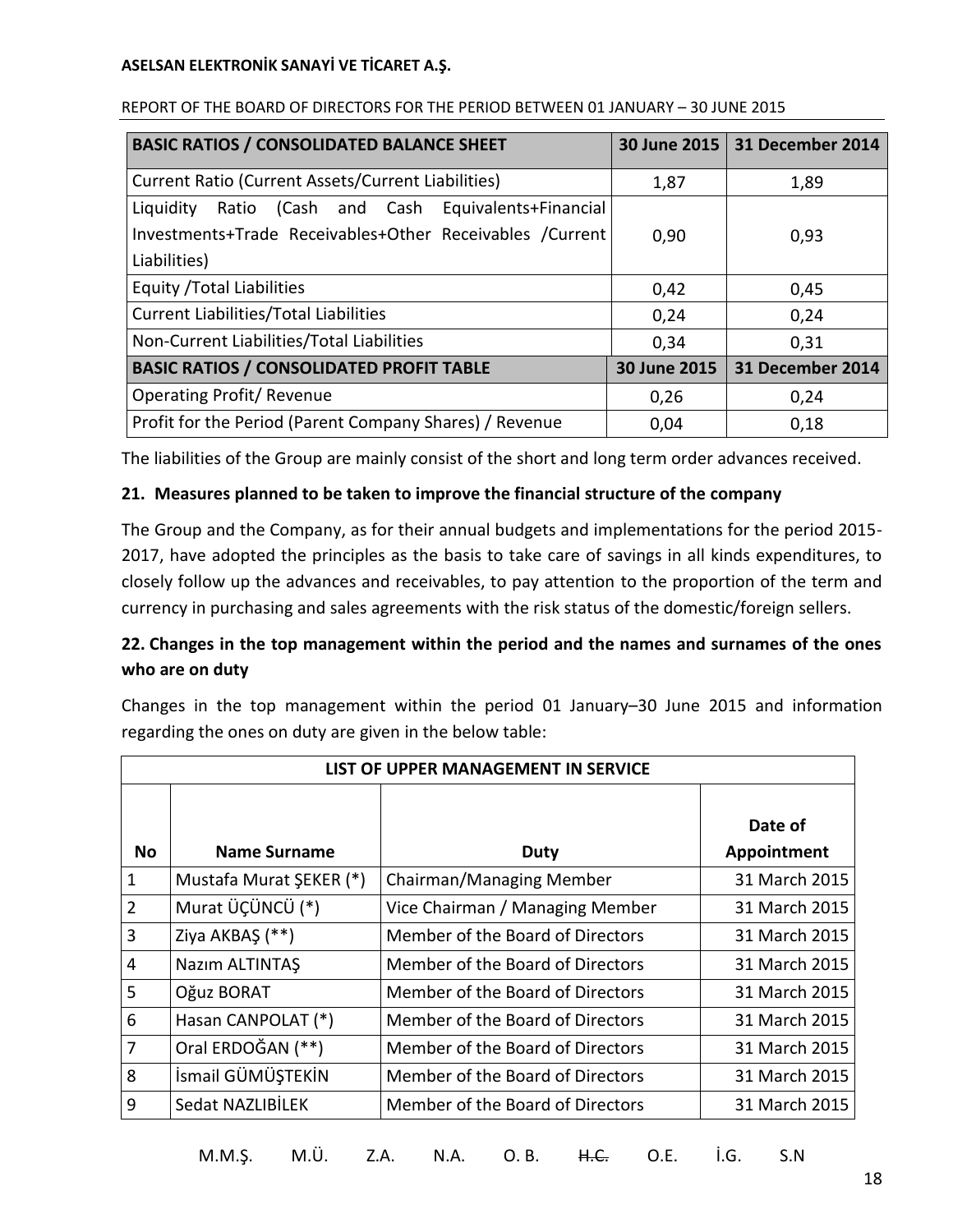| 10 | <b>Faik EKEN</b>   | <b>CEO/President</b>                            | 24 July 2014     |
|----|--------------------|-------------------------------------------------|------------------|
| 11 | Levent AKKOYUNLU   | <b>CFO/Vice President</b>                       | 1 September 2014 |
|    |                    | Division CEO/Vice President                     |                  |
|    |                    | (Communication & Information                    |                  |
| 12 | <b>Yavuz BAYIZ</b> | Technologies Business Sector)                   | 1 September 2014 |
|    |                    | Division CEO/Vice President                     |                  |
|    |                    | (Microelectronics, Guidance & Electro-          |                  |
| 13 | Baki ŞENSOY        | <b>Optics Business Sector)</b>                  | 1 September 2014 |
|    |                    | Division CEO/Vice President (Radar &            |                  |
|    |                    | <b>Electronic Warfare Systems Business</b>      |                  |
| 14 | Oğuz ŞENER         | Sector)                                         | 1 September 2014 |
|    |                    | Division CEO/Vice President(Defense             |                  |
| 15 | Mustafa KAVAL      | Systems Technologies Business Sector)           | 1 September 2014 |
|    |                    | Division CEO/Vice                               |                  |
|    |                    | President(Transportation, Security,             |                  |
|    |                    | <b>Energy &amp; Automation Systems Business</b> |                  |
| 16 | Yavuz Suat BENGÜR  | Sector)                                         | 1 September 2014 |
|    |                    | Division CEO/Vice President(Support             |                  |
| 17 | Hezarfen ORUÇ      | Services)                                       | 1 September 2014 |
|    |                    | Division CEO/Vice President(R&D and             |                  |
| 18 | İsmet ATALAR       | <b>Technology Management)</b>                   | 1 September 2014 |
|    |                    | Division CEO (Strategy and Business             |                  |
| 19 | Özcan KAHRAMANGİL  | Development)                                    | 1 September 2014 |
|    |                    | <b>Division CEO (Human Resources</b>            |                  |
| 20 | Hüseyin YAVUZ      | Management)                                     | 1 September 2014 |
| 21 | Abdülkadir GÖKTAŞ  | <b>Internal Audit President</b>                 | 1 September 2014 |

REPORT OF THE BOARD OF DIRECTORS FOR THE PERIOD BETWEEN 01 JANUARY – 30 JUNE 2015

*(\*)Period of service of aforementioned Members of Board of Directors before last General Assembly Meeting is a year and 10 months.*

*(\*\*)Period of service of aforementioned Members of Board of Directors before last General Assembly Meeting is one year.*

# **23. Total amounts of the financial benefits such as attendance fee, remuneration, premium, bonus payments, share profit provided to the managing members and senior executives**

The total amount of the remuneration and similar benefits paid to the senior executives by the Company as for the period 30 June 2015 is TL 3.153.938 (30 June 2014: TL 2.895.555). A monthly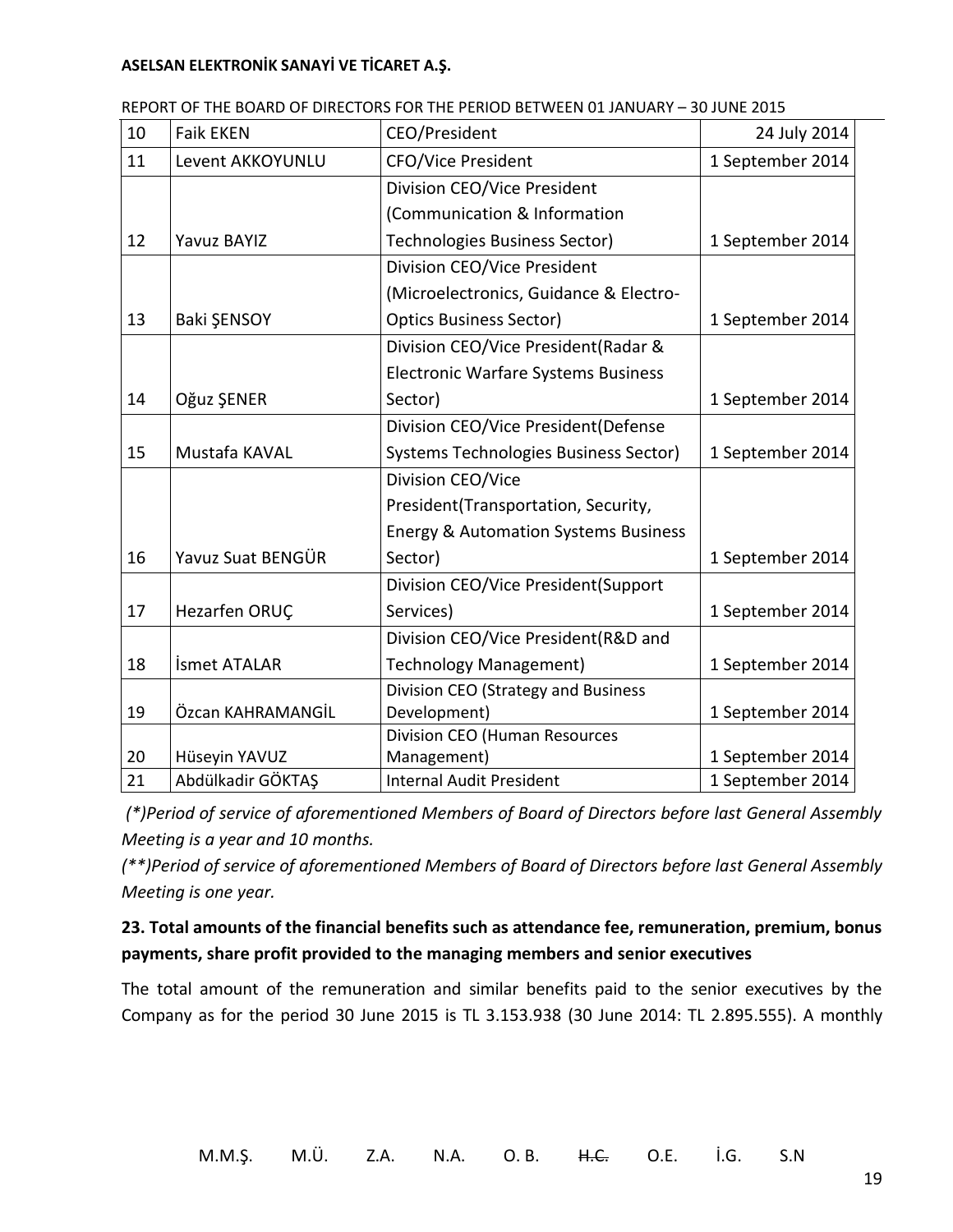REPORT OF THE BOARD OF DIRECTORS FOR THE PERIOD BETWEEN 01 JANUARY – 30 JUNE 2015 payment of net TL 3.000 is made to the Member of the Board of Directors and Managing Members on 31 March 2015. (30 June 2014: TL 3.000)

# **24. Information regarding the allowances granted to the managing members and the senior executives with the travel, accommodation and representation expenses and financial benefits in kind, insurances and total amounts of the similar guarantees**

Total amount of domestic and foreign allowances, travel, accommodation and representation expenses and financial benefits in kind and total amounts of insurances granted to the senior executives and members of the Board of Directors of the Group for the period ended by 30 June 2015 is TL 343.144 (30 June 2014: TL 290.725)

# **25. Personnel and workers turnover, collective agreement implementations, rights and benefits provided to the personnel and workers**

The Group recruited a total number of 537 people (124 personnel with fixed term contract) as the personnel including fixed-term contracted personnel, disabled and terror-stricken personnel during the period 01 January – 30 June 2015 and the number of people quit for the same period is 155 (44 personnel with fixed-term contracted).

The part of the personnel who quit the job or be recruited indicated in the paragraph above was arisen from the merger with Mikrodalga Elektronik Sistemler Sanayi ve Ticaret A.Ş.(MİKES). In consequence of the merger with MİKES, the number of MİKES's employees who started working at the Company is 367, while 34 of MİKES's employees has resigned.

The rights and benefits provided to the personnel by the Company are bonus payments, meal allowances, marriage benefits, maternity benefits, death allowances, transportation, private health insurance, childcare and kindergarten benefits. The average number of personnel employed by the Group as of 30 June 2015 is 5.283 (The average number of personnel employed by the Group as of 31 December 2014: 5.335).

There is no collective bargaining agreement in the Company.

# **26. Information regarding the donations realized within the year and social responsibility**

There is no donation made by the Group between the periods 01 January- 30 June 2015.

# **27. The existence of organizations outside the center**

- Republic of South Africa; Pretoria Branch
- Republic of Macedonia; Skopje Branch
- United Arab Emirates; Abu Dhabi Office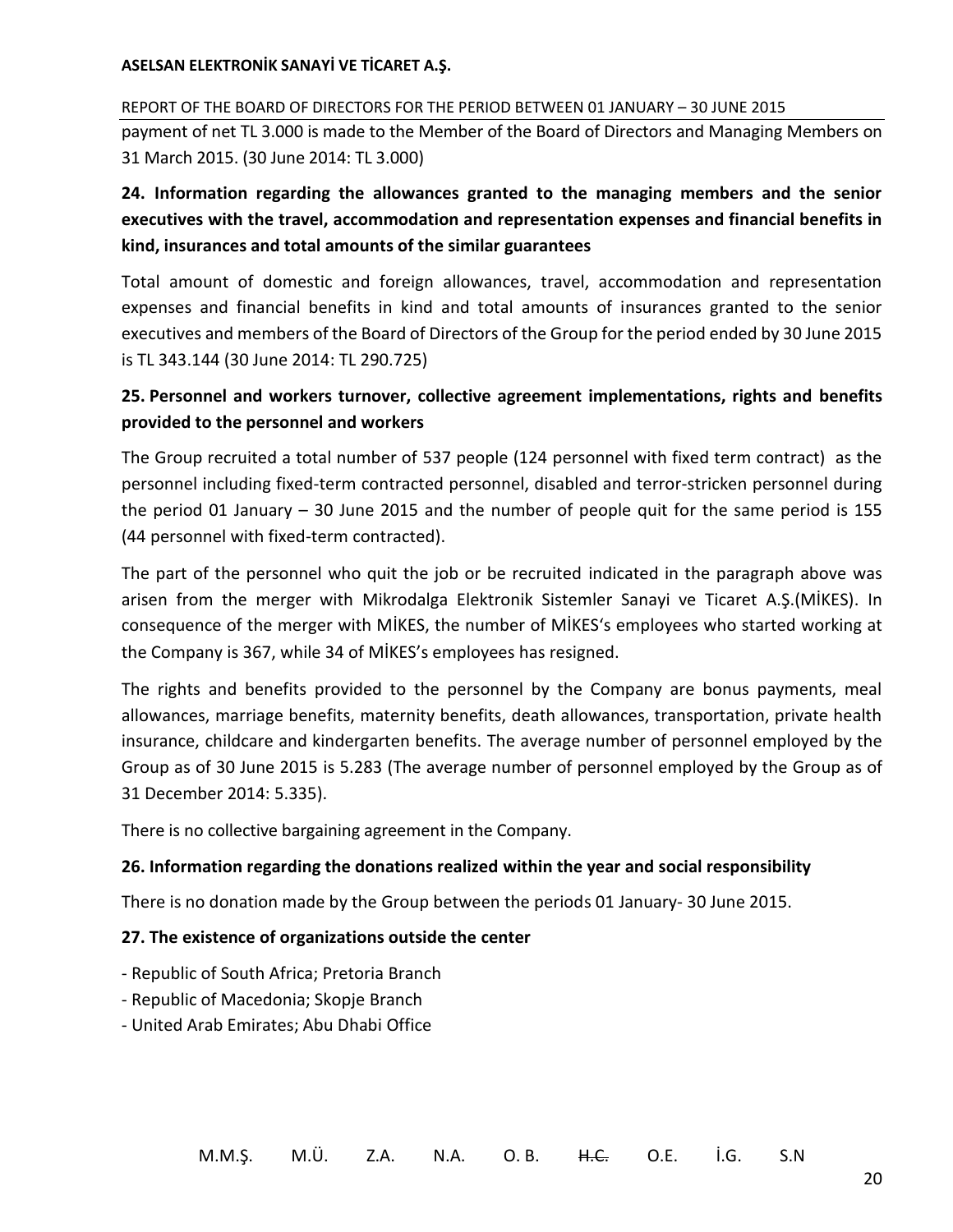#### REPORT OF THE BOARD OF DIRECTORS FOR THE PERIOD BETWEEN 01 JANUARY – 30 JUNE 2015

**28. Information regarding the shares of the companies subject to consolidation in the parent company**

There is no cross ownership relation between the companies subject to consolidation (ASELSANNET) and the Company.

# **29. As for the preparation process of the consolidated financial statements; comments with respect to the principal factors of the internal audit, internal control and risk management systems of the Group and opinion of the managing body**

The controls are carried out by the Internal Audit Presidency (IAP), Audit Committee and members of the Board of Auditors within the parent company in order to minimize the substantial error risk on the financial statements of the Group. IAP and Audit Committee carry out their duties independent from each other but within the guidance of common objectives and targets, with the aim of maintaining an internal control system, which provides required controls in matters such as the reliability of the financial reporting system, the efficiency of the activities in order to eliminate the operational risks and compliance with the law. Furthermore, the efficiency and sufficiency of the internal control are supported with the directives in effect.

In order to determine the potential risks which may affect the Company and to govern them, the Committee for Early Determination and Management of Risks operates. The committee meets on a periodical basis and reports in every two months to the Board of Directors. The report is also shared with the independent audit firm.

## **30. Direct and indirect affiliates of the company and information regarding the share ratios**

ASELSAN is the 100% owner of the ASELSANNET and this company is consolidated in financial tables. The affiliated partnerships, subsidiaries subject to joint management and affiliates of the Group recorded as financial investments with their participation ratios and amounts are as follows:

| <b>Company Name</b>                                              | <b>Share</b> | 30 June 2014 |
|------------------------------------------------------------------|--------------|--------------|
|                                                                  |              | (TL)         |
| ROKETSAN-Roket Sanayi ve Ticaret A. Ş.                           | 14,897       | 313.581.850  |
| Kazakhstan ASELSAN Engineering LLP                               | 49           | 34.505.430   |
| ASELSAN Bilkent Mikro Nano Teknolojileri Sanayi ve Ticaret A. S. | 50           | 4.500.000    |
| <b>ASELSAN Middle East PSC LTD</b>                               | 49           | 3.233.773    |
| ASELSAN Hassas Optik Sanayi ve Ticaret A. S.                     | 50           | 3.275.000    |
| ASELSAN Bakü Şirketi                                             | 100          | 3.059.234    |
| Mikroelektronik Ar-Ge Tasarım ve Ticaret Ltd. Şti.               | 85           | 624.714      |
| ASPİLSAN Askeri Pil Sanayi ve Ticaret A. Ş.                      |              | 147.462      |
| IGG ASELSAN Integrated Systems LLC                               | 49           | 42.837       |
| <b>TOTAL</b>                                                     |              | 362.970.300  |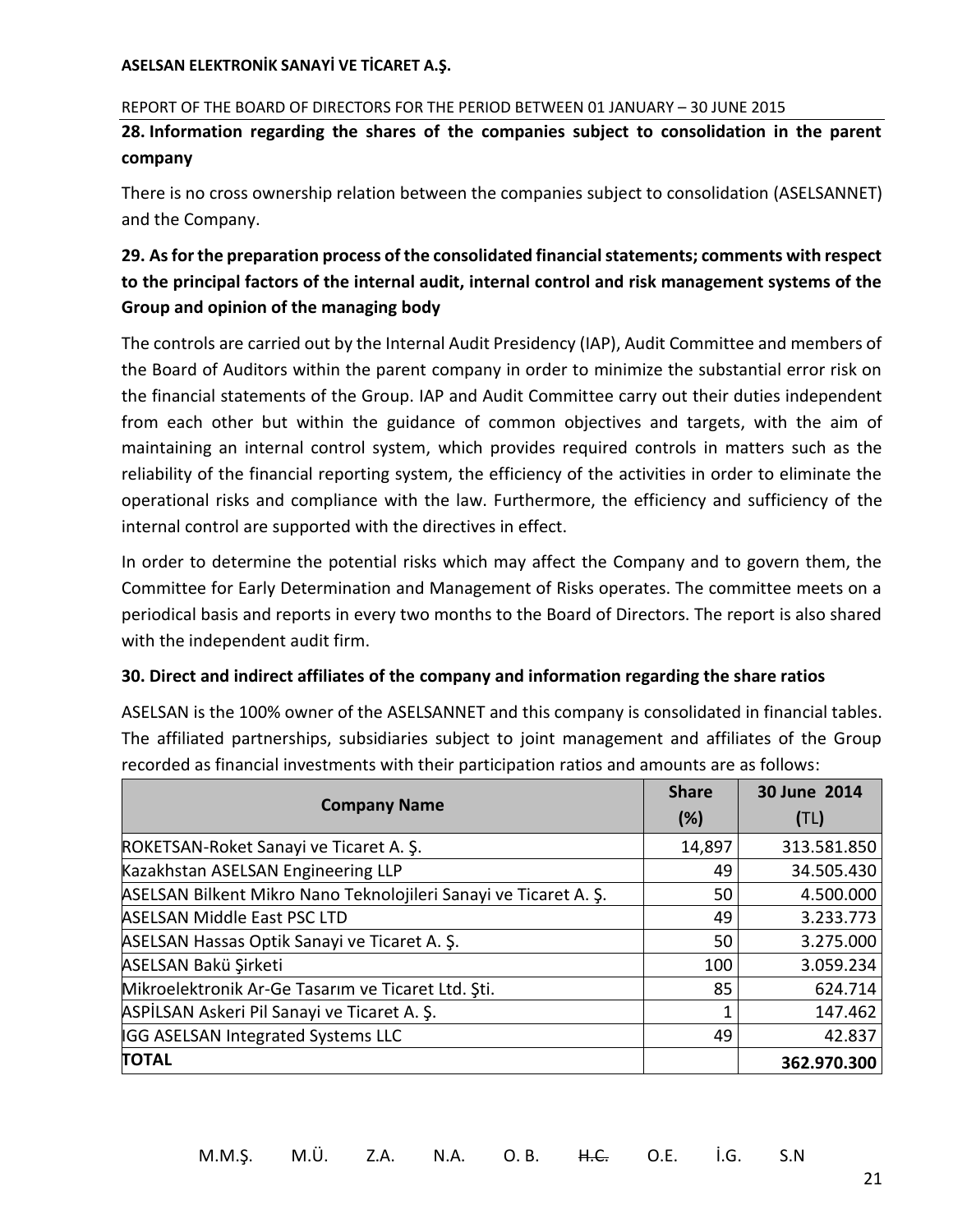## REPORT OF THE BOARD OF DIRECTORS FOR THE PERIOD BETWEEN 01 JANUARY – 30 JUNE 2015

About MİKES, which was subsidiaries consolidated in financial tables; it was applied to CMB in an attempt to receive permission for the merger of ASELSAN and MİKES by acquisition via facilitated procedure in November 2014. After completing the necessary legal actions following the permission by CMB on 30 December 2014, the merger of ASELSAN and MİKES was registered in Ankara Register of Commerce as of 20 January 2015 and announced in Turkey Commercial Registry Gazette on 23 January 2015.

## **31. Information regarding the company's own shares acquired by itself**

No such event has occurred within the activity period.

# **32. Comments with respect to the private audit and governmental audit realized within the activity period**

"The investigation of "Value Added Tax Refund Operations" for the year 2011 performed by Ministry of Finance Tax Inspection Board has been in progress during the first 6 months period in 2015.

# **33. Information regarding the lawsuits filed against the company which would have an impact on the financial status and activities of the Group and their probable outcomes**

The lawsuits and execution proceedings filed by or against the Group as of 30 June 2015 are summarized below:

|              |                                                            | 30 June 2015 |
|--------------|------------------------------------------------------------|--------------|
|              | <b>Description</b>                                         | (TL)         |
| a)           | Ongoing lawsuits filed by the Group                        | 6.067.712    |
| b)           | Execution proceedings carried on by the Group              | 3.025.213    |
|              | All types of ongoing lawsuits filed against the Group      | 1.438.359    |
| $\mathsf{d}$ | Lawsuits finalized in favor of the Group within the period | 51.250       |
| $\mathsf{e}$ | Lawsuits finalized against the Group within the period     | 2.201.508    |

# **34. Comments with respect to the administrative and judicial sanctions applied to the company and the managing members due to the acts contrary to the legislation provisions**

No penalties with substantial amounts were paid by the Group within the activity period.

**35. If it is an affiliate company, the legal transactions carried out in favor of the parent company or its affiliate with the parent company, with an affiliate company connected to the parent company with the direction of the parent company and all other measures taken or avoided to be taken in favor of the parent company or its affiliate in the previous activity year**

No such event occurred within the period.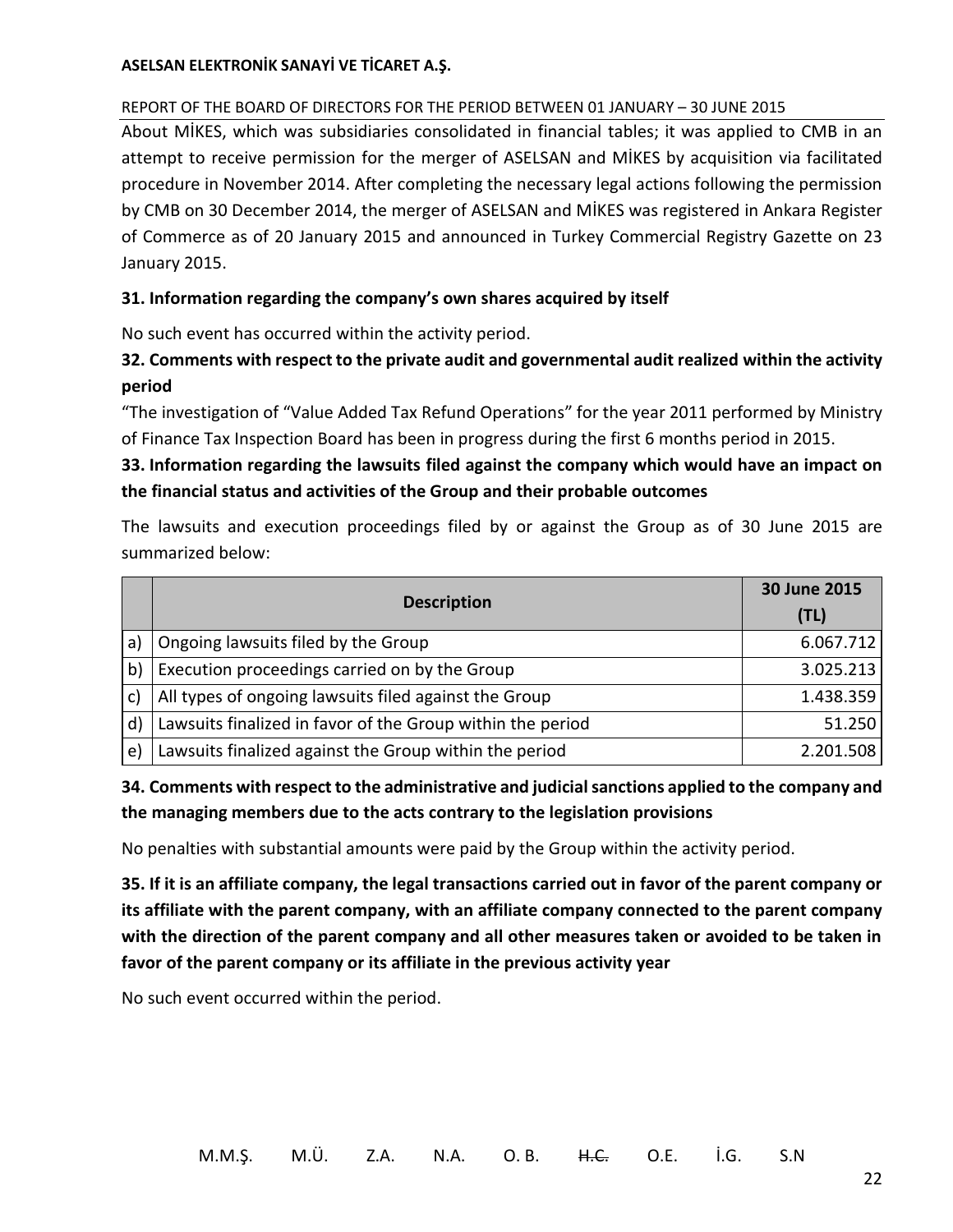#### REPORT OF THE BOARD OF DIRECTORS FOR THE PERIOD BETWEEN 01 JANUARY – 30 JUNE 2015

**36. If it is an affiliate company, whether any counter performance was realized for each legal transaction according to the known status and conditions at the time the legal transaction mentioned in article 35 was realized or at the time the measures were taken or avoided to be taken and whether the company incurred losses due to the taken or avoided measure and if the company incurred losses to observe whether this was equalized or not**

No such event occurred within the activity period.

# **37. The determination and management assessment with respect to the company's unpaid capital or whether the company is deeply in debt**

No such event occurred within the activity period.

**38. The status of owning directly or indirectly five, ten, twenty, twenty five, thirty three, fifty, sixty seven or one hundred percent of the shares representing the capital of an equity company or in the event that the proportions go below these percentages and ground for this**

No such event occurred within the activity period.

#### **39. Related party transactions**

Detailed table is disclosed in Note 3 under Condensed Consolidated Financial Statements of 30 June 2015.